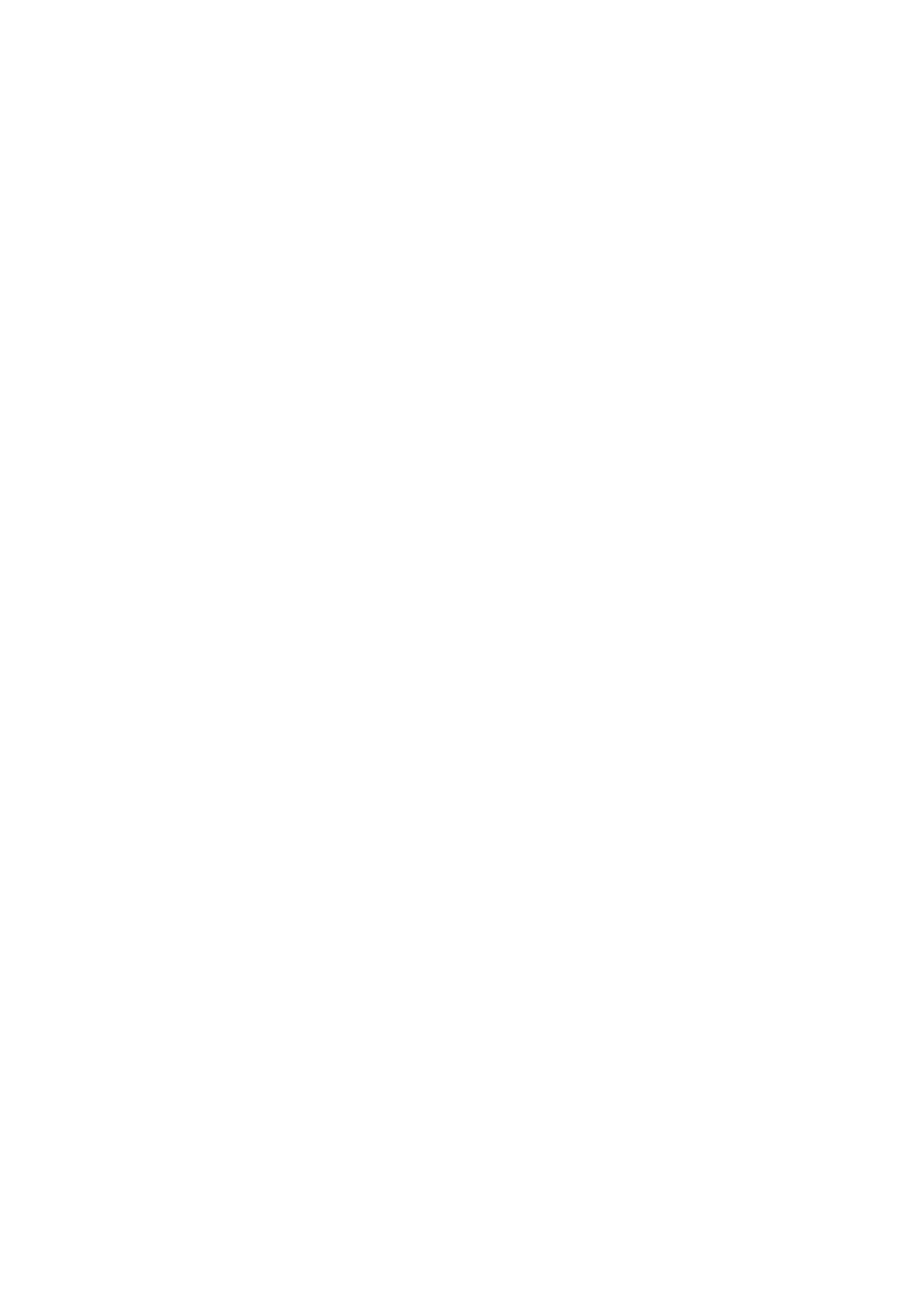# MODULE 09. IP and International Trade

## **OUTLINE**

## **LEARNING POINT 1: Importance of IP rights for exporters**

- 1. Why intellectual property rights are important for exporters?
- 2. Some of the most common IP mistakes made by exporters

## **LEARNING POINT 2: Checking your freedom to operate**

- 1. Trademark search
- 2. Patent search

### **LEARNING POINT 3: IP in international outsourcing**

- 1. Introduction
- 2. Critical concerns in offshore outsourcing

## **LEARNING POINT 4: Protecting your intellectual property rights in export market**

- 1. The national route
- 2. The regional route
- 3. The international route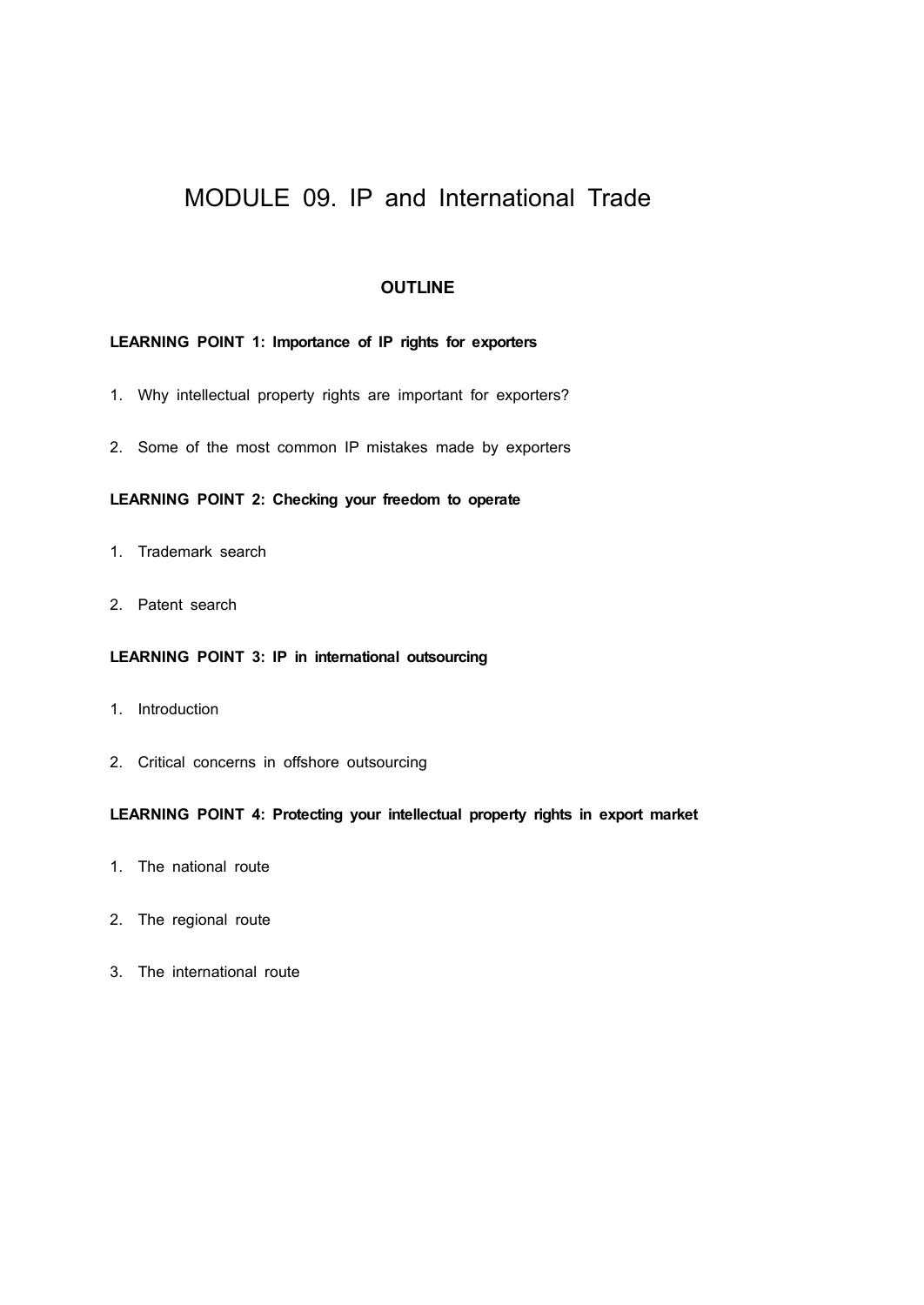## **INTRODUCTION**

Some say the system of intellectual property may be used as a 'spear' or as a 'shield' in a highly competitive business environment. The importance of intellectual property is increasing steadily day by day, month by month, and year by year as thousands, perhaps tens of thousands, of new technologies are being developed, which are being used for improving or adding new features to existing products or creating absolutely new products. In this module, we are going to find out why intellectual property issues are important for exporters, what should be done to prevent IP problems and how to deal with them effectively and efficiently. When a company plans to export its products to another country, it is crucial to take timely and advance steps to protect its special features by different tools of the IP system in all the relevant export markets. This will strengthen the position of the exporting company in the export markets. However, failure to take preventive steps for protection of IP and for resolving any disputes regarding may lead to a great loss.

## **LEARNING OBJECTIVES**

- 1. You understand why intellectual property is important for exporters.
- 2. You analyze some of the strategies that may be adopted to avoid infringing on the IP rights of others in export markets.
- 3. You know the different ways of protecting intellectual property rights abroad and apply them to your overseas business.
- 4. You analyze some of the key IP issues that need attention while planning to outsource some business activity abroad.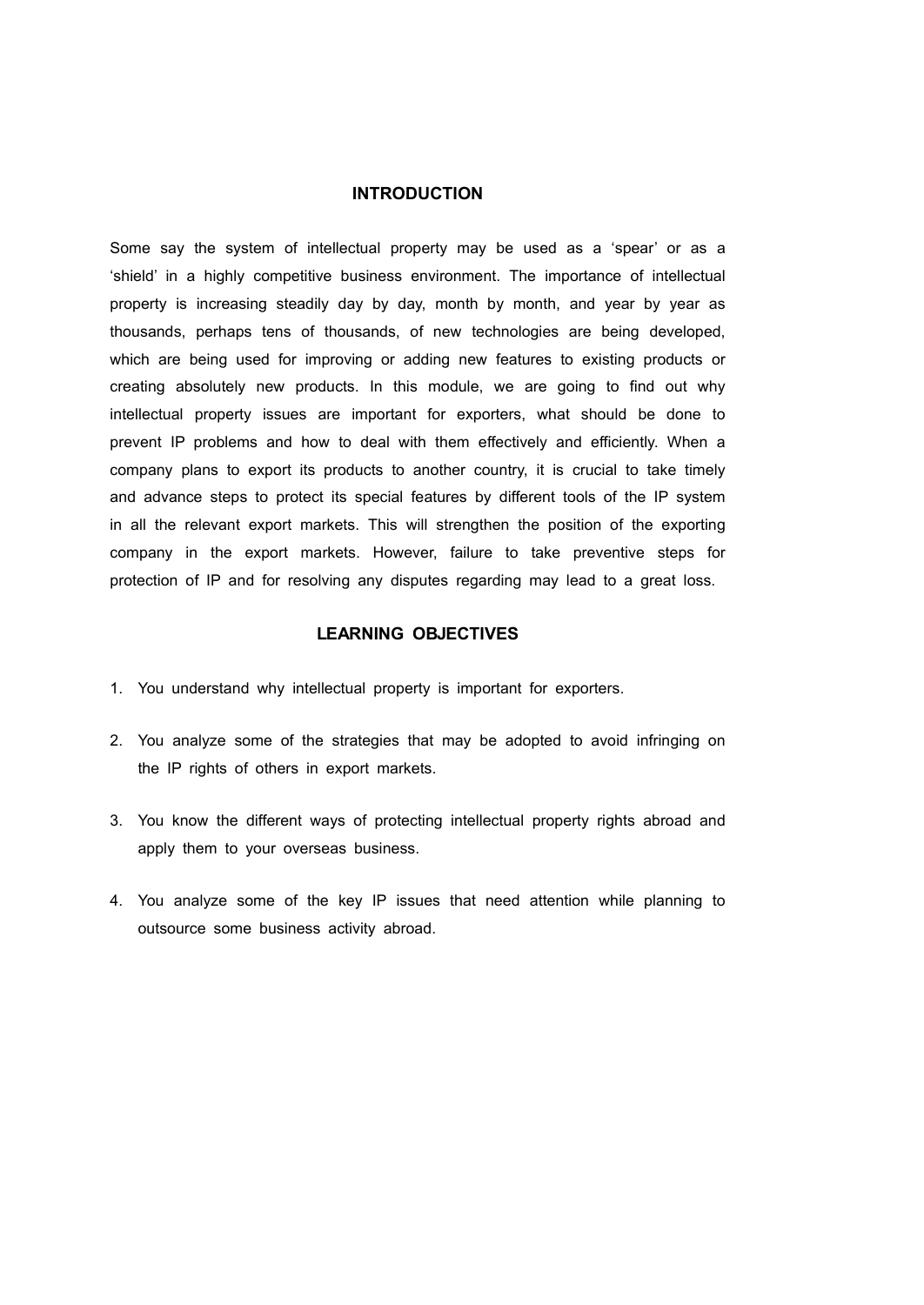### **LEARNING POINT 1: Importance of IP rights for exporters**

#### **1. Why intellectual property rights are important for exporters?**

The business decision to enter foreign markets and export goods and services abroad is not without risks and challenges: exporting involves a considerable investment of financial, managerial, and production resources. Therefore, it requires careful planning and execution.

Companies generally need to make an assessment as to whether they are ready to embark on export operations and whether their product is indeed exportable. In assessing whether it has an exportable product, companies should consider various factors such as modification, license to export, compliance with norms or standards, after‐sale support, and reasonable export price, etc.

When faced with all these questions prior to launching a product in an export market, exporters often forget to consider intellectual property issues. This may prove costly and should be tackled by exporters before it is too late. What intellectual property (IP) issues should be taken into consideration when developing an export plan? What are the most common IP mistakes that should be avoided by exporters?

#### **(1) Exclusivity**

Intellectual property rights provide exclusivity over certain features of a product enabling the owner to prevent or stop others from commercially using them in the marketplace. This enables companies to control the use of their trademark and the innovative and creative features of their products and strengthen their competitive position in export markets.

#### **(2) Stop imitators**

If the product is successful in a given market, it is likely that competing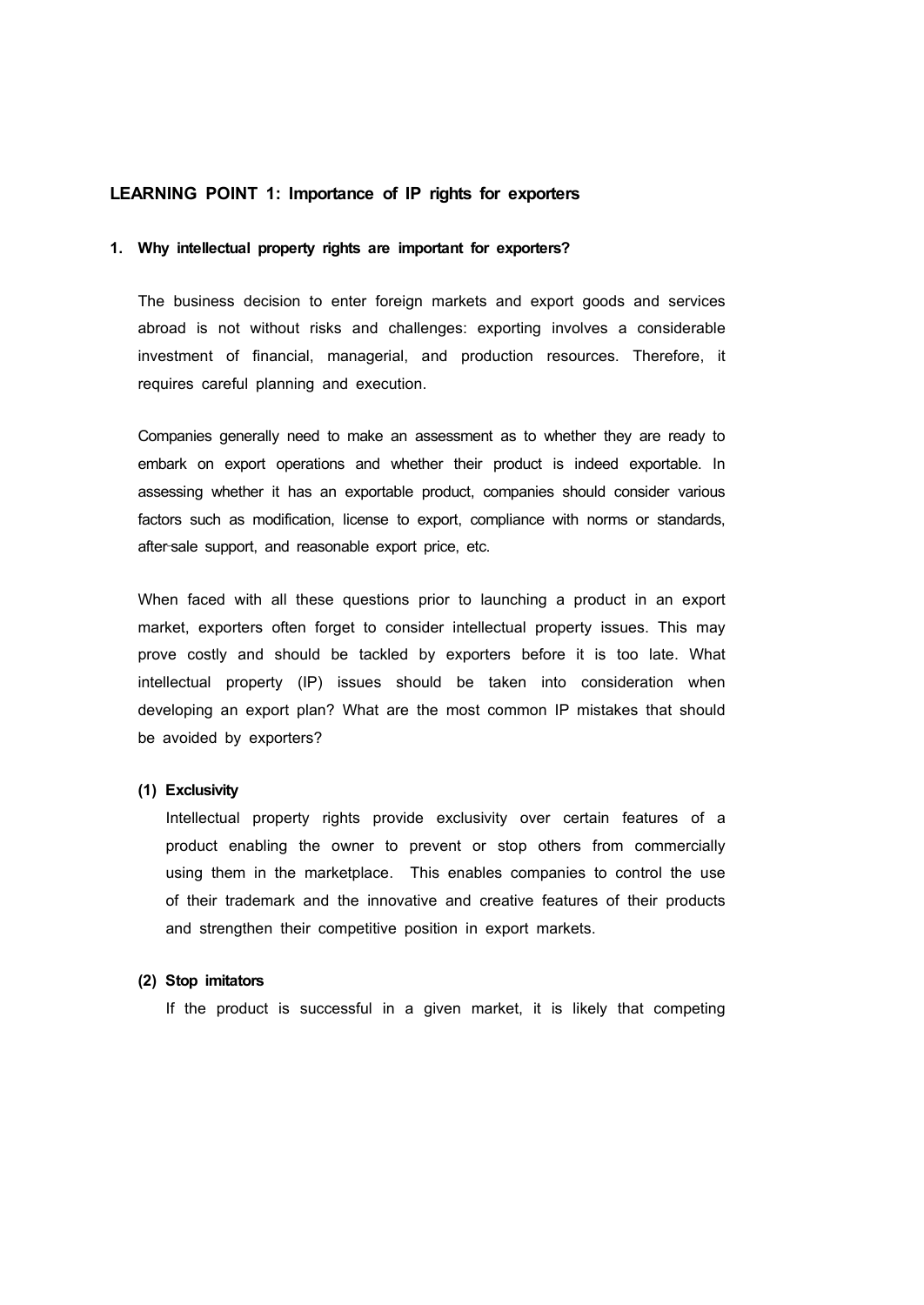firms will sooner or later manufacture a similar or identical product that will compete with the product in question. Without IP protection it may be difficult or impossible to stop imitators and the resultant loss of profit may be substantial.

## **(3) Avoid infringing upon other's IP rights**

Failure to consider IP issues may result in large or fatal losses if your products are considered to be infringing upon the IP rights of others in the export market concerned. Even if an invention, design or trademark is not protected in your own country, this does not mean that someone else has not protected them in an export market. A product may have functional or aesthetic features that are not protected in your home country but are protected as IP rights by others in an export market. This may also be true for trademarks.

#### **(4) Access new markets through licensing, franchising, joint ventures, etc.**

IP protection makes it easier for an enterprise to access new markets through licensing, franchising, the establishment of joint ventures or other contractual agreements with other companies. IP rights help firms to establish partnerships with other firms for the production, marketing, distribution or delivery of goods and services in foreign markets. It may also provide a company with greater bargaining power when seeking to license in technology from other firms that may be interested in its own proprietary technologies, copyright works, designs, trademarks, etc.

#### **(5) Protection of adaptation**

The adaptation of the product, its design, its brand or its packaging to export market(s) will require creative and/or inventive work that may, if certain requirements are met, be protected through the IP system thus guaranteeing a degree of exclusivity over the adaptations.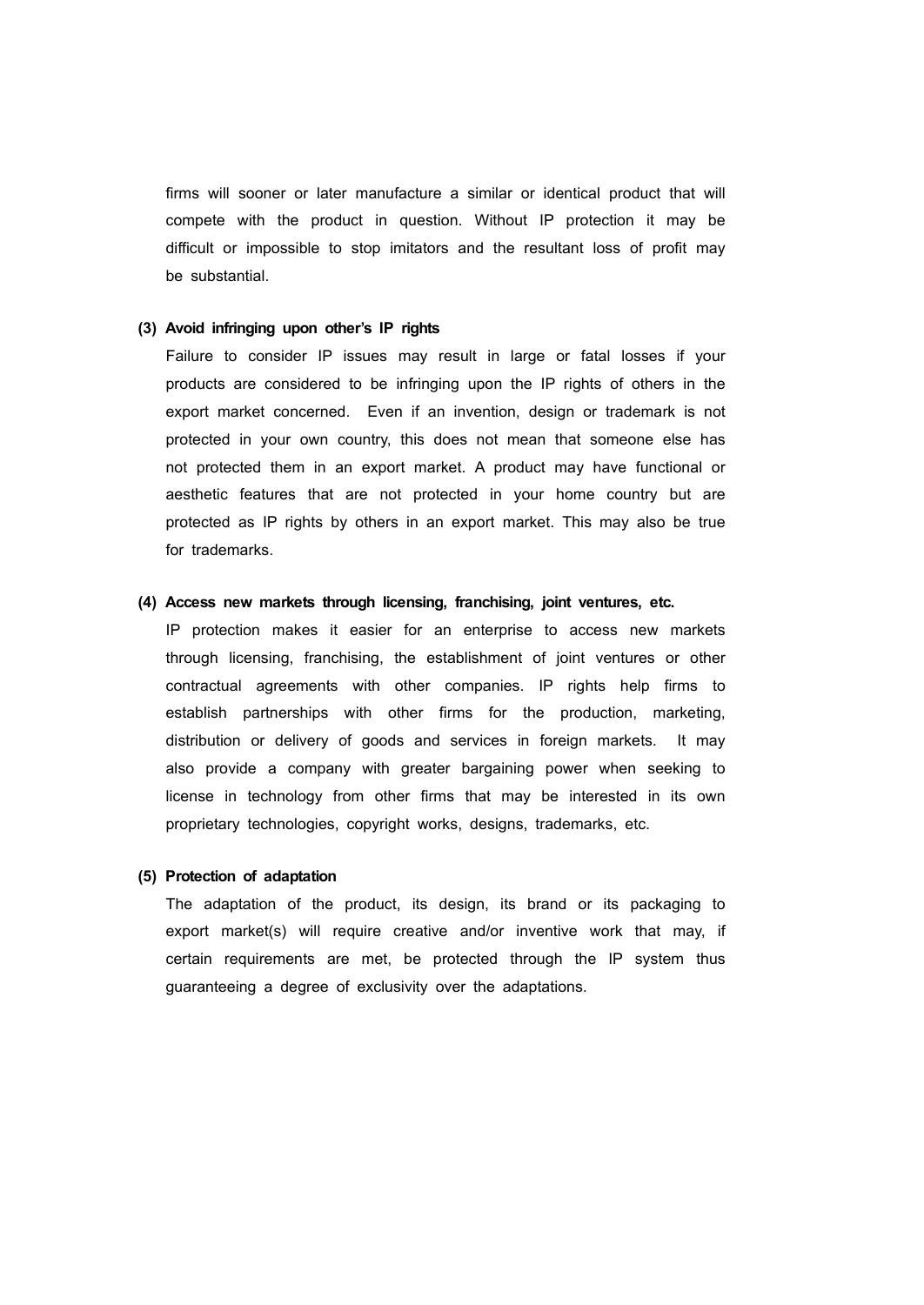### **(6) Negotiation with distributors, importers or other partners**

The negotiation of agreements with distributors, importers or other partners will have to take into account issues relating to the ownership of IP rights, particularly if the product will be manufactured abroad or will be modified, packaged or distributed by foreign partners.

#### **(7) Marketing of the product**

The marketing of your product will rely strongly on your company's brand image, embodied primarily in its trademark, which, if unprotected, would be significantly more difficult to enforce in case of copying or imitation by competitors.

#### **(8) Timing of participation in fairs and exhibitions**

The timing of your participation in fairs and exhibitions may depend on whether you have already applied for protection for your inventions or designs, as early disclosure of your innovative work may result in loss of novelty and preclude you from applying for protection at a later stage. Your participation in fairs and exhibitions also result in problems if your products on display infringe the IPR of others.

### **(9) Pricing of the product**

The pricing of the product will partly depend on the extent to which the brand or trademark is recognized and valued by consumers in the export market and the extent to which the product will face competition from similar or identical products.

## **(10) Fund**‐**raising**

In raising funds, holding patents over the innovative aspects of your product, or owning trademarks with a good reputation, is often useful for convincing investors, venture capitalists or banks of the commercial opportunities available to your product.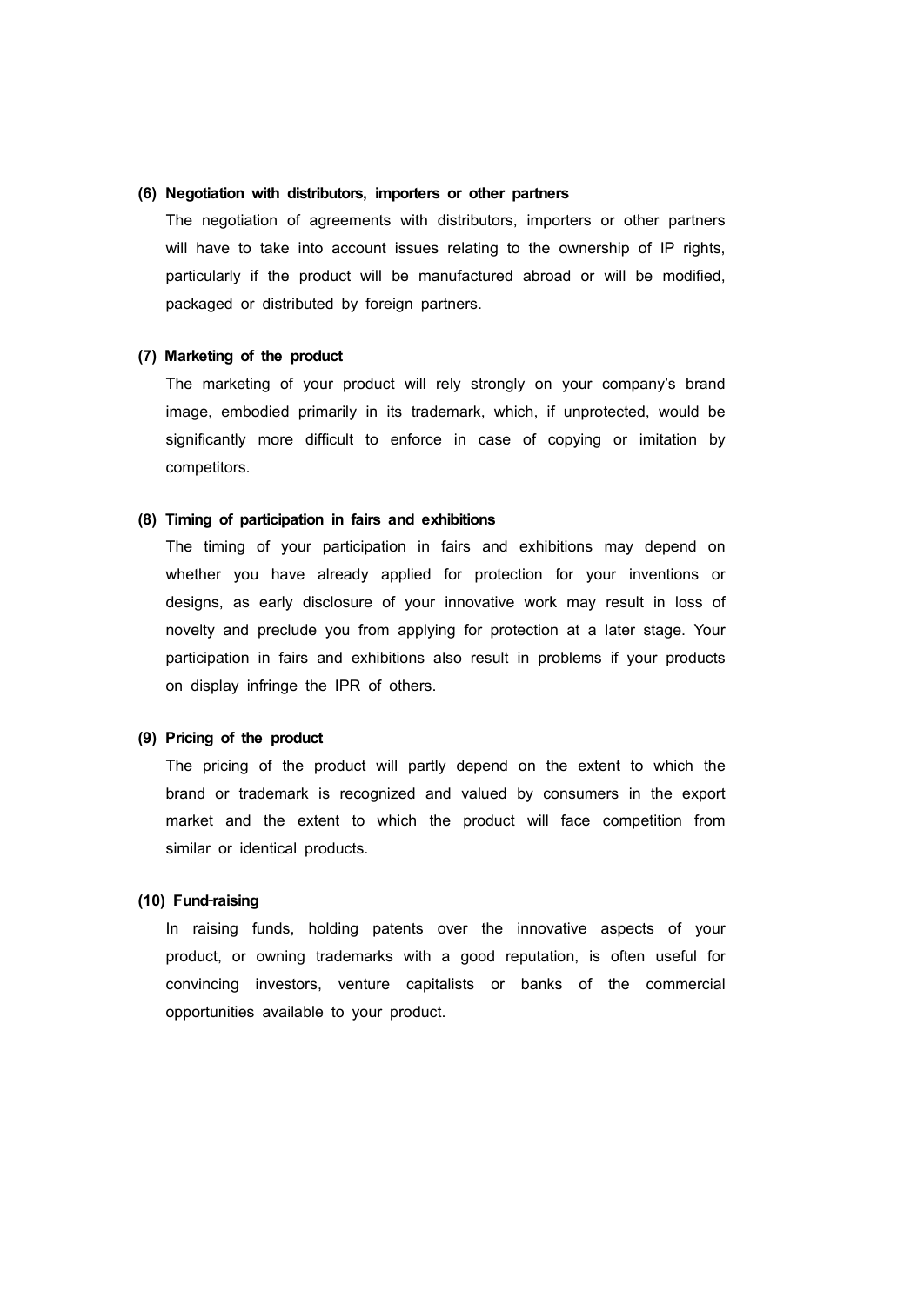#### **2. Some of the most common IP mistakes made by exporters**

Exporters often realize about the importance of protecting their IP once it is too late, i.e., once they are faced with imitators or counterfeiters or once they are accused of infringing the rights of others. Some of the most common mistakes made by exporters include the following.

#### **(1) Believing that IP protection is universal**

Many exporters believe that by applying for trademark, patent or industrial design protection in their own country they are automatically protected worldwide. However, IP rights are territorial rights, and IP offices only grant protection for the relevant national (or regional) jurisdiction.

## **(2) Assuming that laws and procedures for the protection of IP rights are the same worldwide**

While there has been significant harmonization of laws and procedures for the protection of intellectual property rights worldwide, there remain many areas in which there are significant differences between countries. Computer programs, for example, are one area where different countries have different practices. Another example relates to the protection of designs, which, depending on the legal system may be protected by industrial design law, copyright law, trademark law or unfair competition law. It is advisable to find out about the applicable legislation of the country in which a company intends to commercialize its products. WIPO's Collection of Laws for Electronic Access (CLEA) could be an important resource in this regard (http://www.wipo.int/clea‐new/en/).

#### **(3) Not using the regional or international protection systems**

Applying for IP protection in a number of countries worldwide may be expensive. Regional and international protection systems, if available, are an effective way of applying for IP protection in various countries.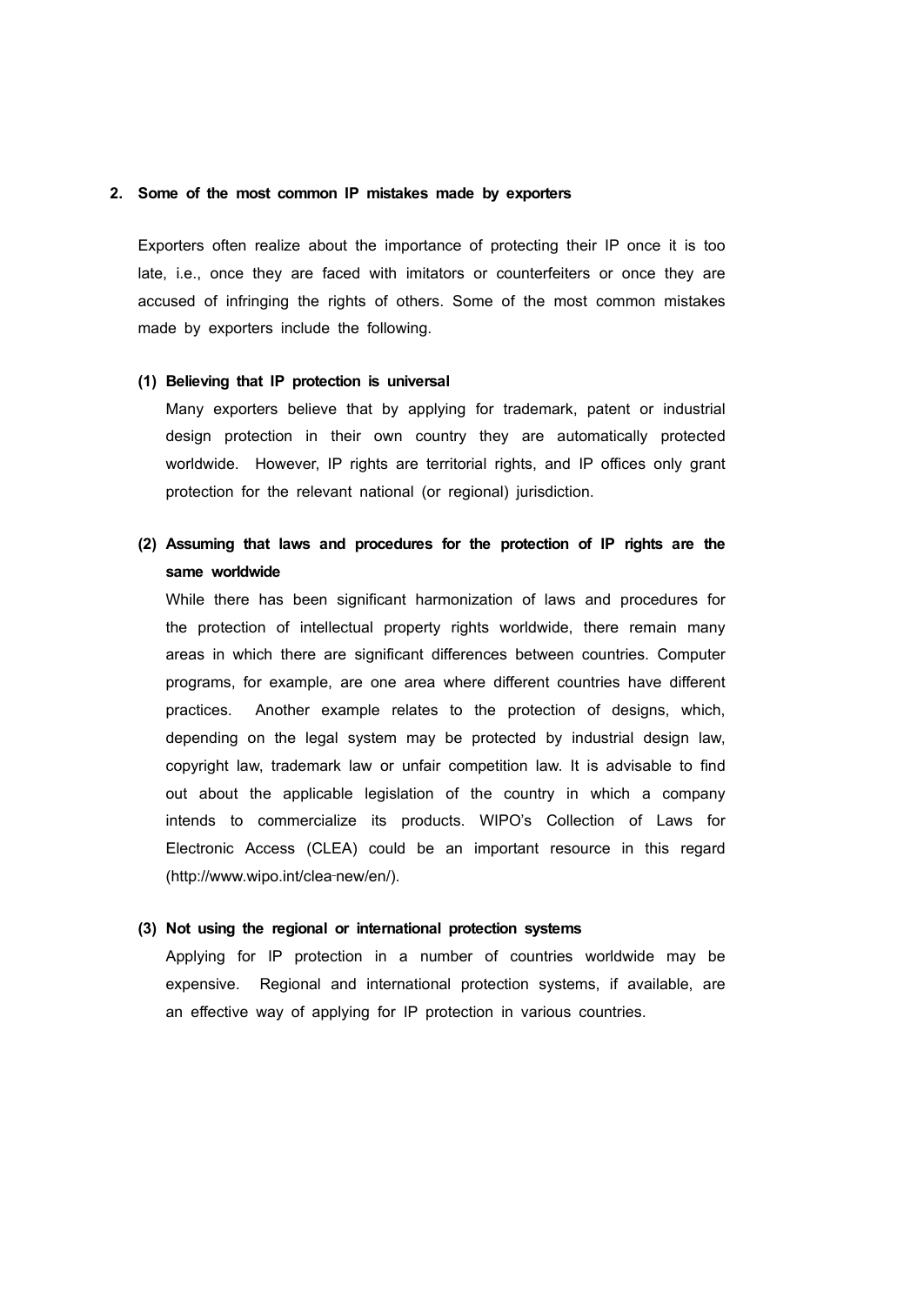### **(4) Missing important deadlines for filing applications abroad**

Patent applications in other countries need to be filed within 12 months from the date of application in the first country. This period is generally referred to as the "priority period." Failure to apply during the priority period may result in the impossibility to obtain patent protection in the other countries due to loss of novelty. A similar rule applies for industrial designs, for which the priority period is 6 months.

## **(5) Disclosing information too early or without a confidentiality or non**‐**disclosure agreement**

Disclosing information on your latest product innovation or new design to potential trade partners, export agents, distributors or anybody else prior to applying for protection or without a written contract requiring confidentiality, could result in you losing the rights over your invention or design. Your innovative product may, in fact, no longer be considered new and, therefore, patentable, or somebody else may apply for patent protection thus excluding you from the use of your own invention.

## **(6) Not checking whether a trademark is already registered or is being used by competitors in the export market**

Using a trademark in a foreign country that is identical or similar to one that is registered or is already being used by a different company could be considered to be an infringement on the other firm's trademark rights. The firm may be asked to cease using such a trademark or asked to pay damages for infringement, which may be a huge blow to the entire marketing and export strategy of the firm.

### **(7) Exporting licensed products without authorization from the licensor.**

If an enterprise has licensed-in technology from other companies, it should make sure that it has a right to export the product bearing such technology in order to avoid infringing on the rights of the licensor. The geographical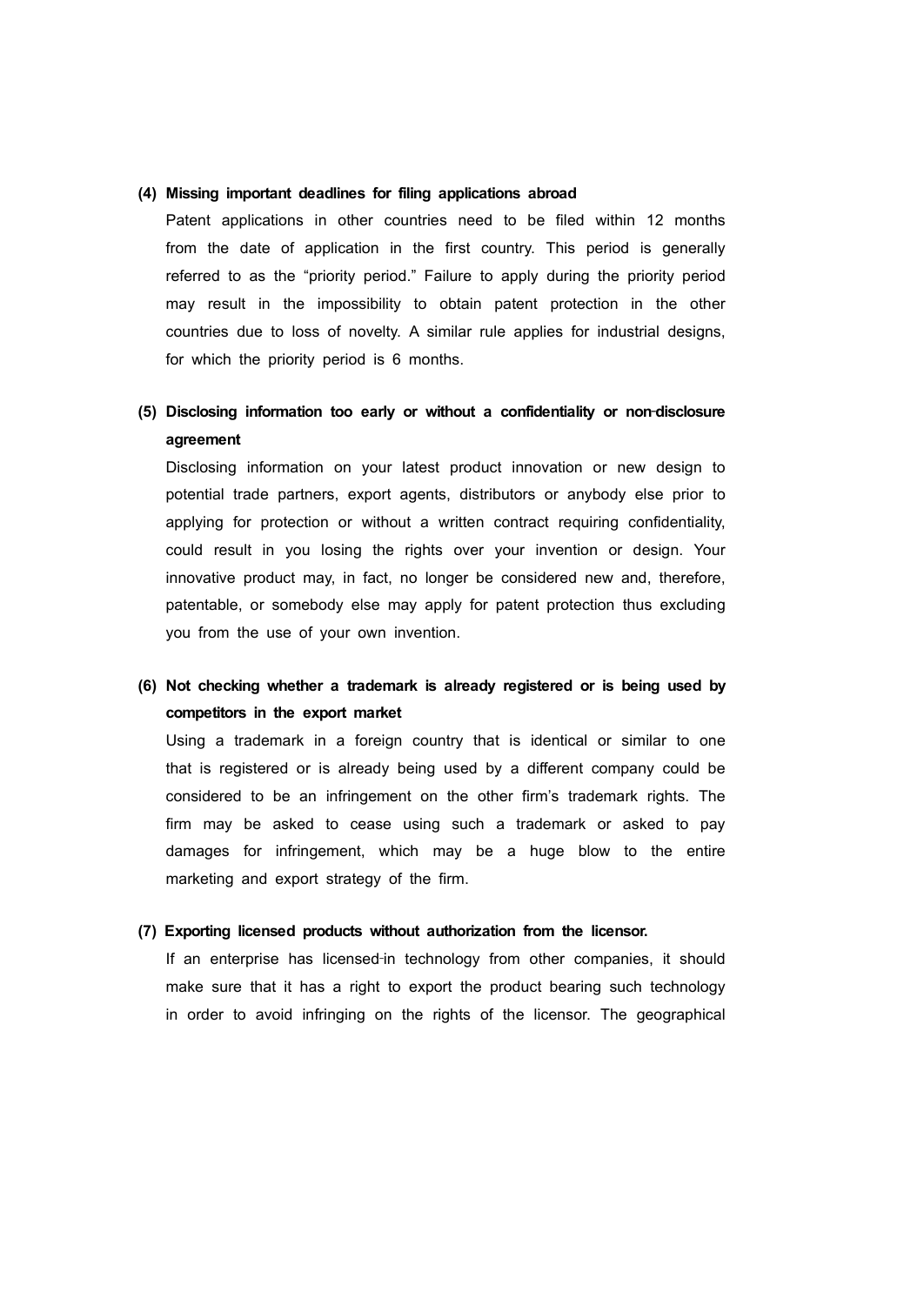area in which a licensed product may be commercialized is generally explicitly defined in the licensing contract.

## **(8) Not defining issues of ownership of IP rights when outsourcing manufacturing**

Many companies outsource the creation, manufacturing or design of products to other firms, often in foreign countries. But businesses often forget to protect their IP rights in such countries or to specify issues of ownership of designs, inventions, software, etc., in the contracts with the foreign manufacturing companies. The main danger is that misunderstandings about ownership of the IP rights may arise between the company outsourcing the work and the firm contracted to do the work. There are great variations amongst national laws on the issue of ownership of rights over contracted work and different rules generally apply to different IP rights. This is why it is important to find out about national legislation in the relevant export market and to include specific clauses in the original contract between the two firms clarifying issues of ownership of rights over any creative or inventive work that results from the agreement.

## **(9) Seeking to license a product in a market where the relevant patent, design or trademark is not protected**

Many firms grant licenses to foreign companies authorizing them to use their IP rights in exchange for a one-time fee or a recurring royalty. A licensing contract often includes the sharing of technological know‐how as well as the authorization to manufacture and/or sell a product developed by the licensor. It is important, wherever a licensing agreement is being negotiated, to make sure that the intellectual property rights related to the product being licensed have been adequately protected in the foreign country in question and that appropriate clauses have been included to clarify issues of ownership over such IP rights.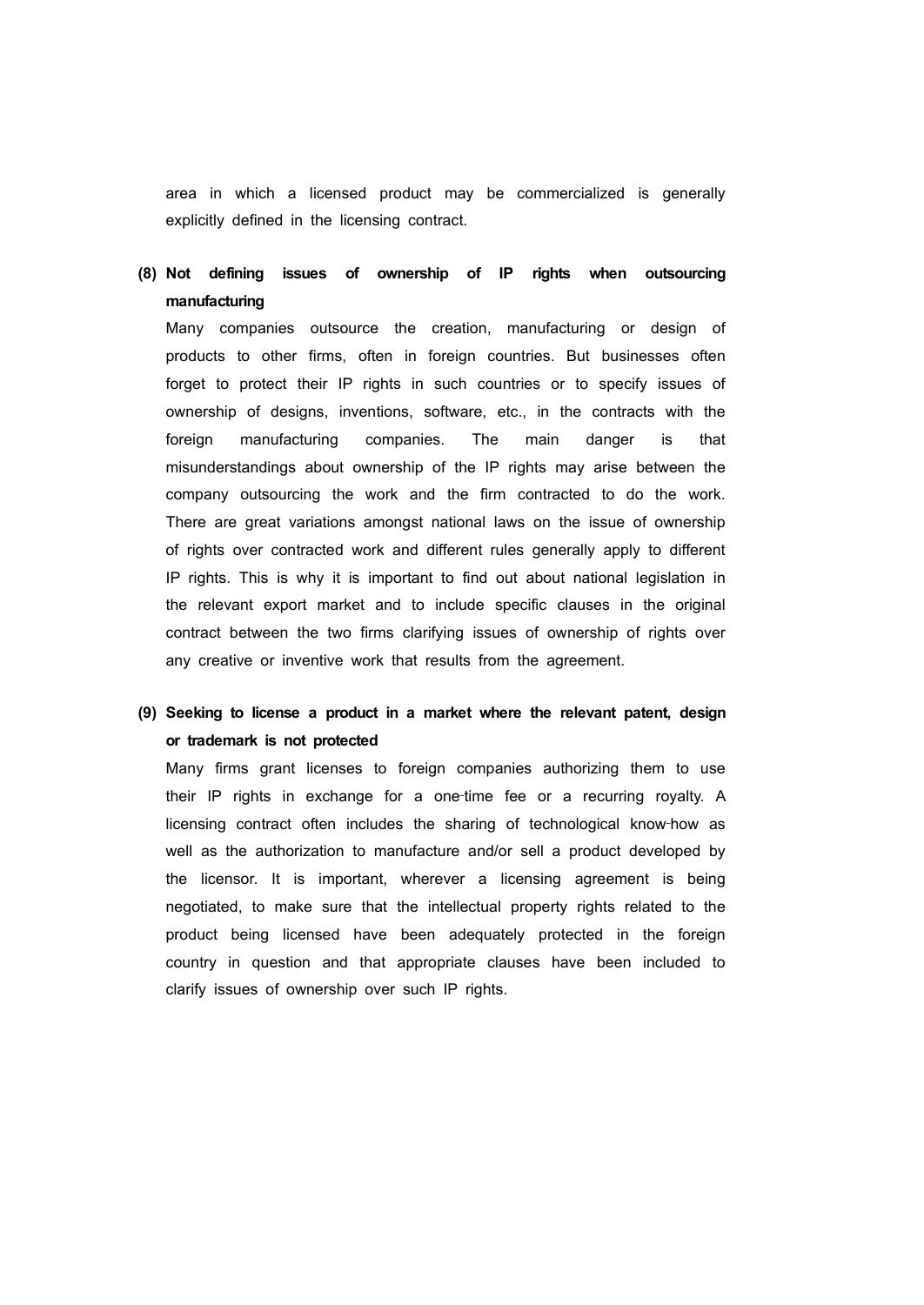#### **(10) Using a trademark that is inappropriate for the market in question**

There are numerous cases in which companies begin to market their products or services in a foreign market without realizing that their trademark is inappropriate for that specific market in that: (a) the trademark has negative or undesired connotations in the local language or local culture or (b) the trademark is unlikely to be registered at the national IP office. It is important to ensure that the trademark is appropriate for a given market and has been registered at the trademark office before launching a product bearing that trademark in the market in question.

In conclusion, there are ample reasons to make sure that IP issues are duly taken into consideration while developing your export plan and that companies take sufficient measures a) to ensure that they are not caught off-guard infringing on the IP rights of others; and b) to limit the opportunities for competitors to free-ride on their firm's inventiveness and creativity. A few steps early in the planning process could prove extremely valuable later once export operations begin.

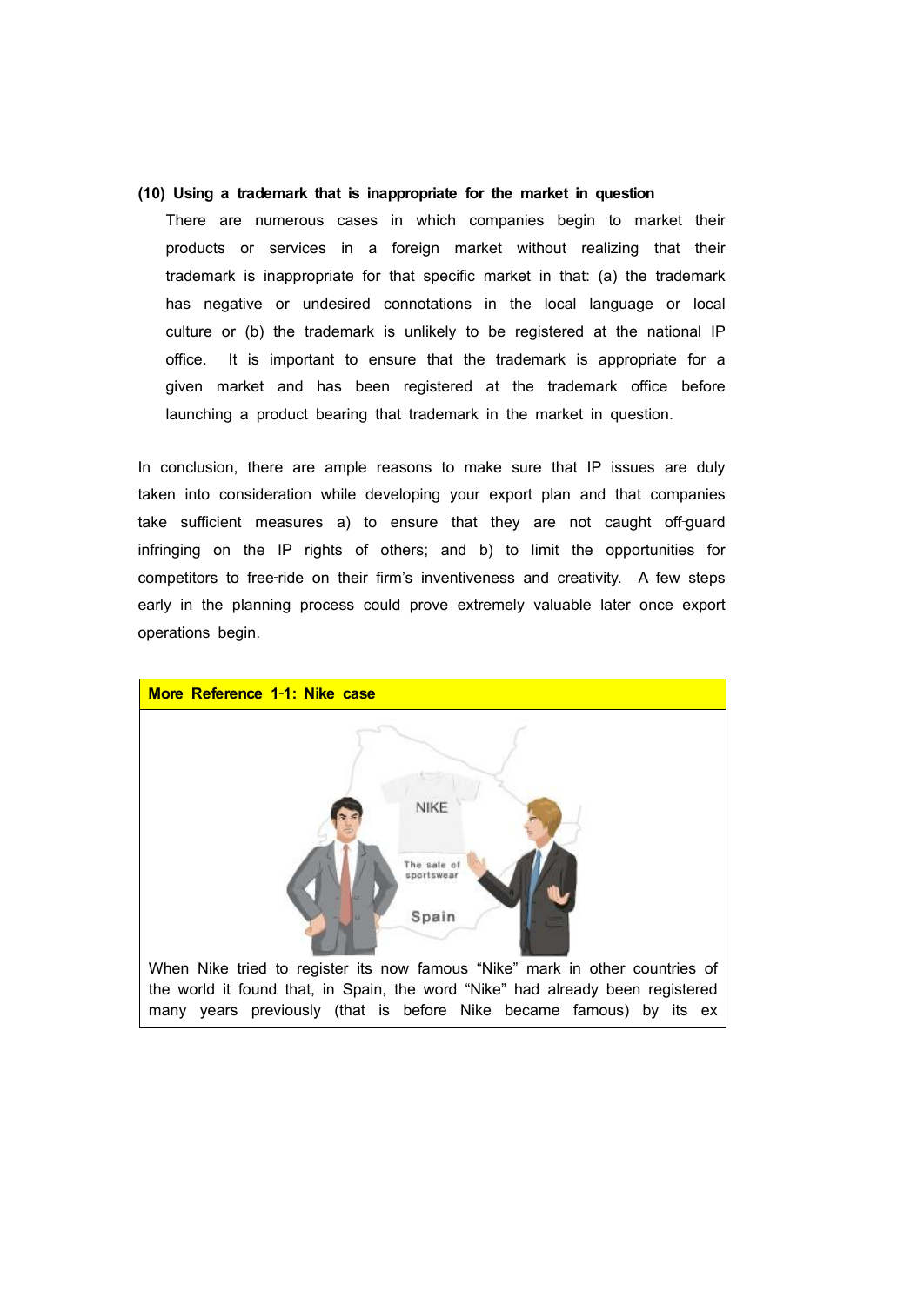distributor, a Spanish company called Cidesport. Nike could only sell its products in Spain using the company's swoosh" logo, not the Nike name. Recently, after many years of battling in the Spanish courts, the Supreme Court of Spain granted Nike the right to use its name.

## **LEARNING POINT 2: Checking your freedom to operate**

The first step to take when exporting is to ensure that your product will not be infringing on the IP rights of others in the export market. This type of analysis is called a "freedom to operate" analysis and, depending on the product in question, may consist of a basic trademark search or a thorough investigation involving various IP rights. Some of the common features of a freedom to operate analysis would include the following.

#### **1. Trademark search**

Check whether the trademark you intend to use or any trademarks that may be confusingly similar are already in use or are registered at the trademark office of the country in question. Doing a trademark search in the relevant export market would be crucial prior to initiating export operations, and preferably prior to selecting the



trademark. A list of on-line trademark databases for doing trademark searches is available at: http://ecommerce.wipo.int/databases/trademark/output.html.

You may also wish to find out whether any company has a similar trade name or domain name that may lead to a future dispute. You may also have a look at the trademarks being used by the main competitors in the export market to ensure that they are not using trademarks that may be considered to be confusingly similar to yours, even if they have not registered them.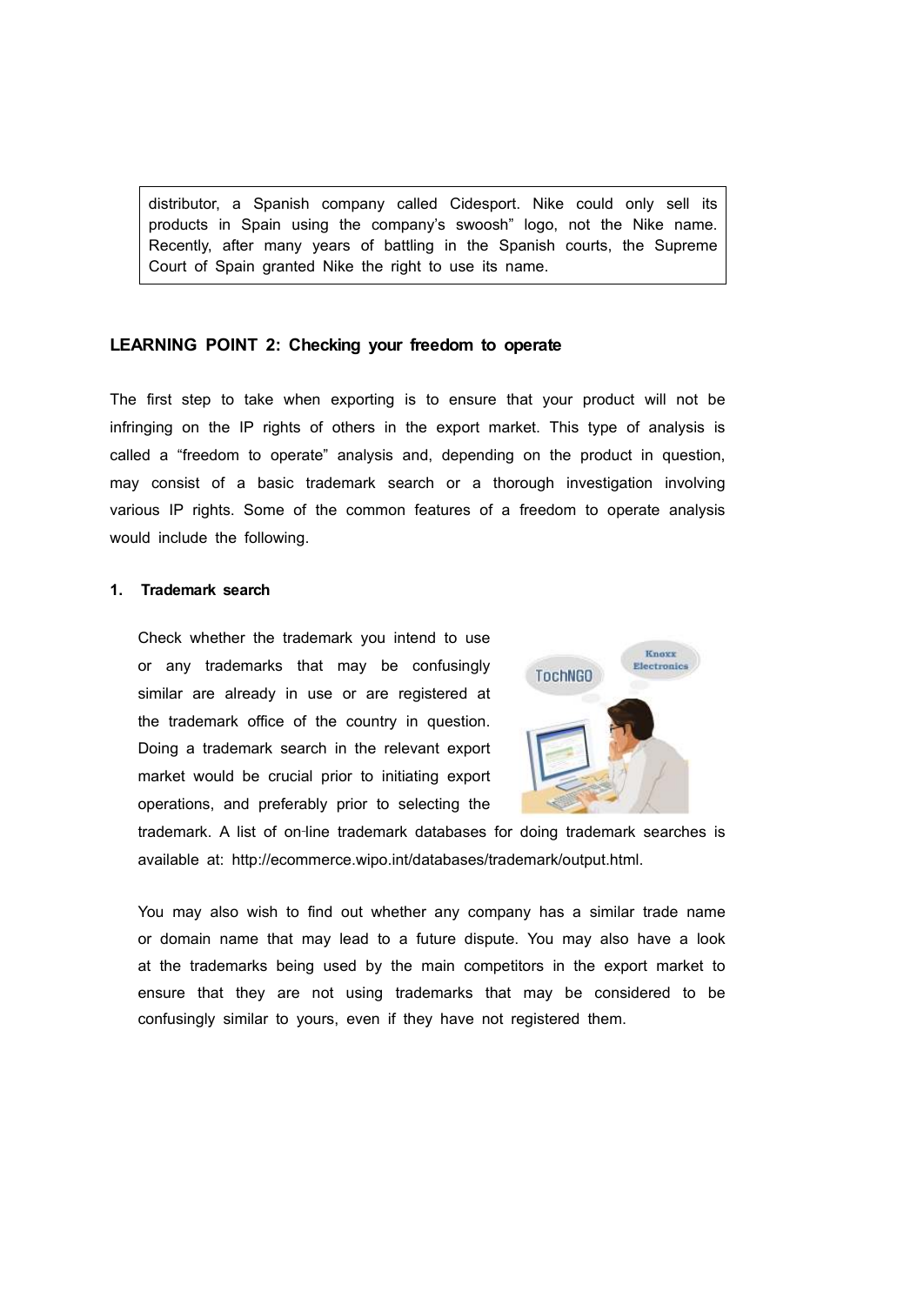If your product contains any technology, creative content or brands that have been licensed in from third parties, make sure that you have the right to commercialize your product bearing those proprietary features in the export market. Your licensing contract will have information on the geographical area for which you have been granted a license. If you are not currently authorized to do so, you may wish to contact the licensor and negotiate the extension of the geographical coverage of your license.

### **2. Patent search**

#### **(1) Basics of Patent Search**

Consulting patent databases is done to ensure that your product does not infringe on patents owned by others. To do so you may consult the national or regional patent database, that may be available on‐line, or you may submit a search request to the national or regional patent office. A list of free patent databases that are available on-line is provided at: http://www.wipo.int/ipdl/en/resources/links.jsp Bear in mind that conducting a through patent search requires a great deal of technical expertise and it may be advisable to contact a professional to do this.

#### **(2) Strategic use of the results of a patent search**

If your search uncovers patents that protect technology that is incorporated in your product, you have the following options.

#### a. Purchasing or licensing the patent

Licensing involves obtaining written authorization from the patent holder to use the patented technology for specified acts, in specified markets and for a specified period of time. The convenience of such an agreement will depend largely on the terms and conditions of the proposed license. While there is a potential loss of autonomy, and while the patent holder will require payment (e.g. lump‐sum payments or royalties), it may be the simplest way of clearing the ground for the commercialization of a new technology or product.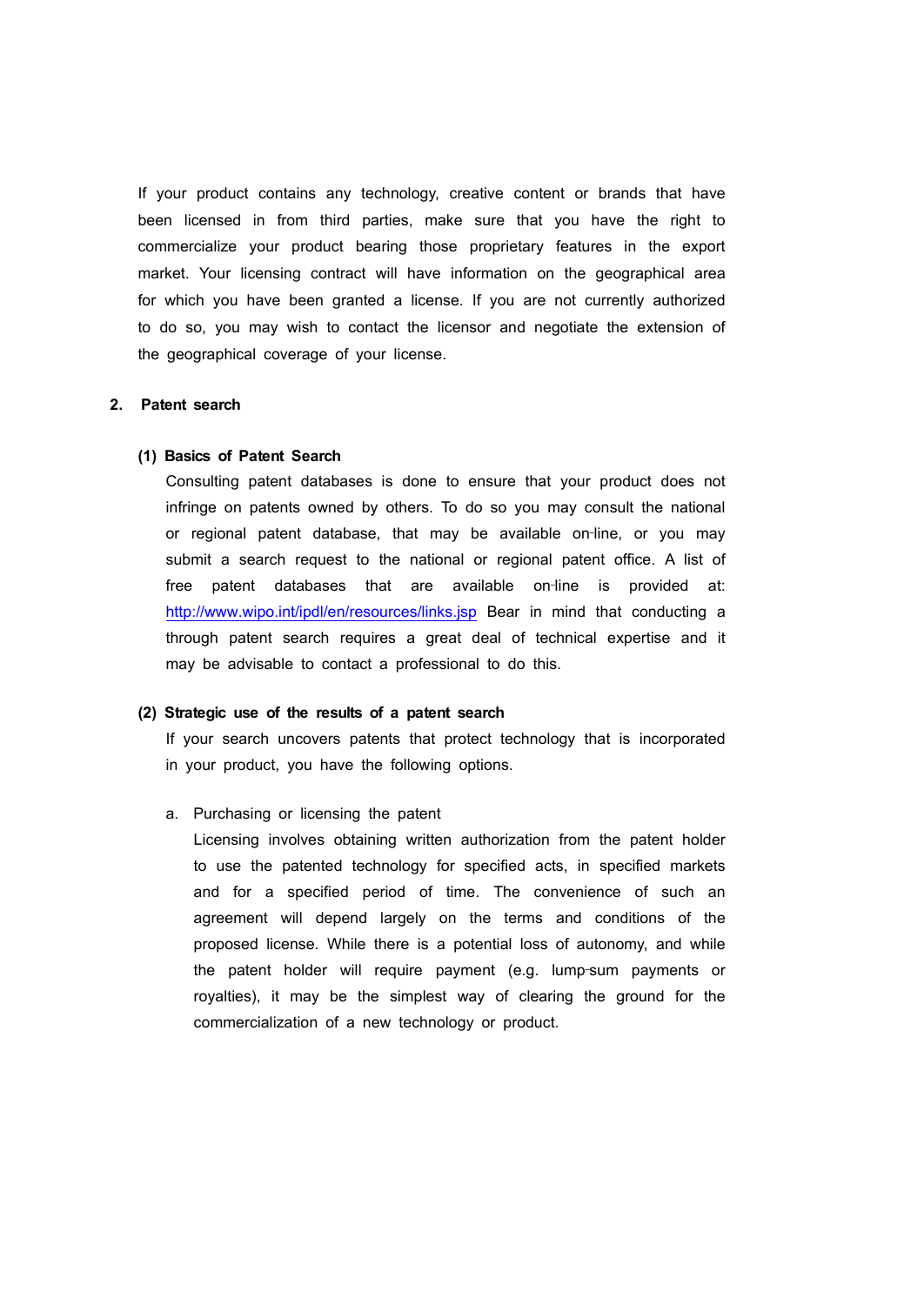#### b. Inventing around

A second option is to "invent around" the invention. This implies steering research, or making changes to the product or process in order to avoid infringing on the patent(s) owned by others. For example, if freedom to operate is limited by a process patent, then a company may be able to develop an alternative process for arriving at a similar end result and thus be able to commercialize the invention without the need to pay a licensing fee to someone else.

#### c. Cross‐licensing

This involves two or more companies exchanging licenses so as to be able to use certain patents owned by the other parties. In order to be able to cross‐license, a company needs a well‐protected patent portfolio that is of value to potential licensing partners.

#### d. Patent pools.

This is a mechanism by which two or more companies practicing related technologies put their patents in a pool to establish a clearinghouse for patent rights. A well-known example is the MPEG-2 standard for visual and audio compression which combines technology that has been protected with over 100 patents by different companies who have grouped into a patent pool.

While you can never be completely sure that your product will not be considered by some competitor to be infringing on its IP rights, looking into these issues prior to entering an export market would generally save you and your company from a big headache at a later stage.

## **More Reference 1**‐**2: The case of copyright and related rights**

### 1. Copyright protection abroad

In terms of protection abroad, the works created by nationals or residents of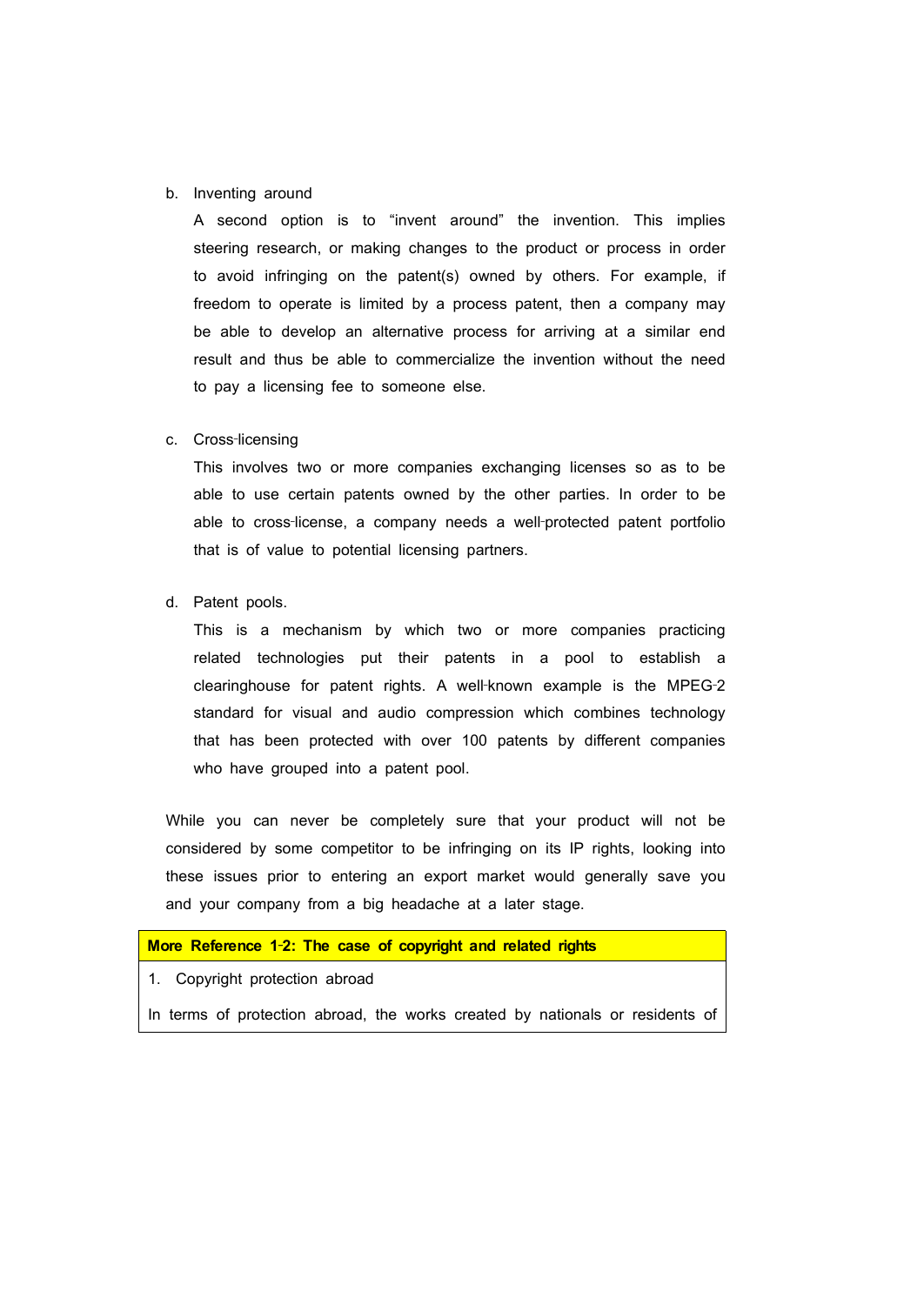a country that is party to the Berne Convention for the Protection of Literary and Artistic Works or is a Member of the World Trade Organization (WTO), will be automatically protected in all other countries that are party to the Berne Convention or are Members of the WTO. This currently includes over 150 countries.

Registration abroad is no required, as copyright protection does not require compliance with official formalities for protection.

2. Registration of copyright

Some countries have copyright offices that register copyright on an optional basis. Registration of copyright is often beneficial for exporters as the registration provides proof of ownership in case of infringement.

## **LEARNING POINT 3: IP in international outsourcing**

## **1. Introduction**

Outsourcing offshore has become a popular corporate strategy. It refers to an enterprise making an arm's length alliance with one or more entities or enterprises abroad to perform carefully selected operations and day-to-day

processes that were previously done in‐house. Over the last decade, the evolution of information and communication technologies (ICTs) has considerably improved the ability to control outsourced activities or processes, whether in one or more distant national or international location(s), making outsourcing a more attractive option for many other sectors.

Offshore outsourcing may therefore happen at any level of the value chain. At the lowest level, labor-intensive unskilled tasks are outsourced. At the next level, the production or manufacture of a component, or the whole product or service, is outsourced. At the next higher level, technology development is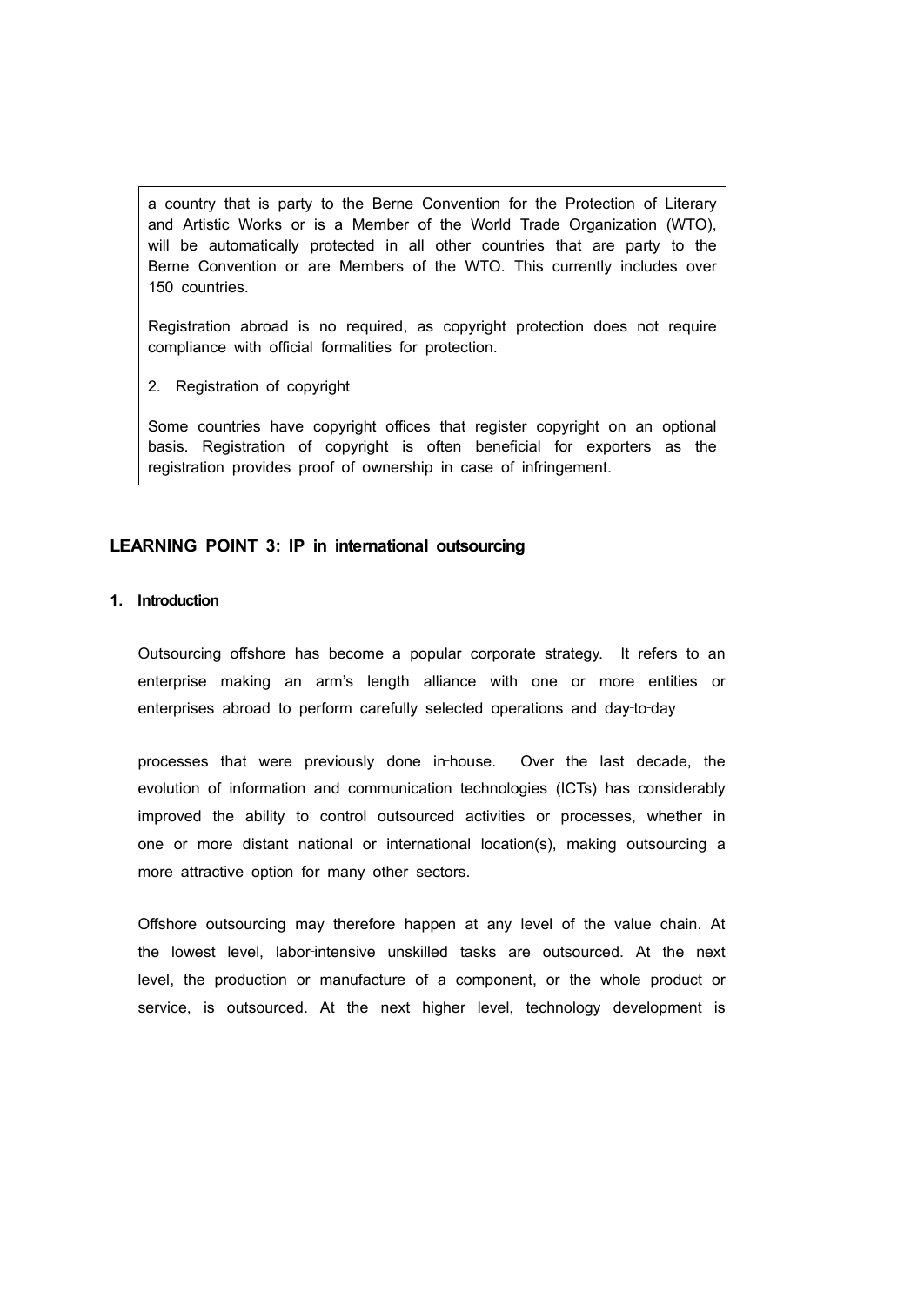outsourced, including some or all of the associated research and development (R&D) tasks.

Outsourcing requires the sharing of a wide array of proprietary knowledge. The nature and critical importance of intellectual property will differ in every sector of industry and business. Nonetheless, every type of IP asset – trade secrets, trademarks, industrial designs, patents, copyright and related rights, etc. – may be involved at the different levels of outsourcing relationships. However, each type of IP asset is generally governed by its own distinct national law, which varies from one country to another, adding further complexity to managing IP assets in offshore outsourcing relationships, especially if there are many partners in different countries. These issues will become increasingly important to enterprises as the practice of offshore outsourcing continues to grow.

Effective management of this sharing of knowledge requires that both parties properly administer their IP while keeping the overall business objectives in view. The benefits of sharing IP assets must outweigh the multiple risks encountered in outsourcing, including the risks linked to the shared IP assets. Such risks include challenges in monitoring and/or dealing effectively with various types of breaches of contract clauses, theft or misappropriation of trade secrets, misuse or loss of other types of IP rights (resulting in partial loss of control of business), poor or inconsistent quality of goods and services (that may affect the reputation or brand image), enforcement of IP rights, parallel imports and grey-market issues.

### **Learn more: Parallel Imports**

Once you have sold a product in a given export market, can somebody buy that product in that market and re-import it into your home country for sale? Could you claim that he is infringing on your IP rights, for example, your trademark rights, as you have an exclusive right to import products bearing that trademark? This difficult question has important connotations particularly for companies that have different pricing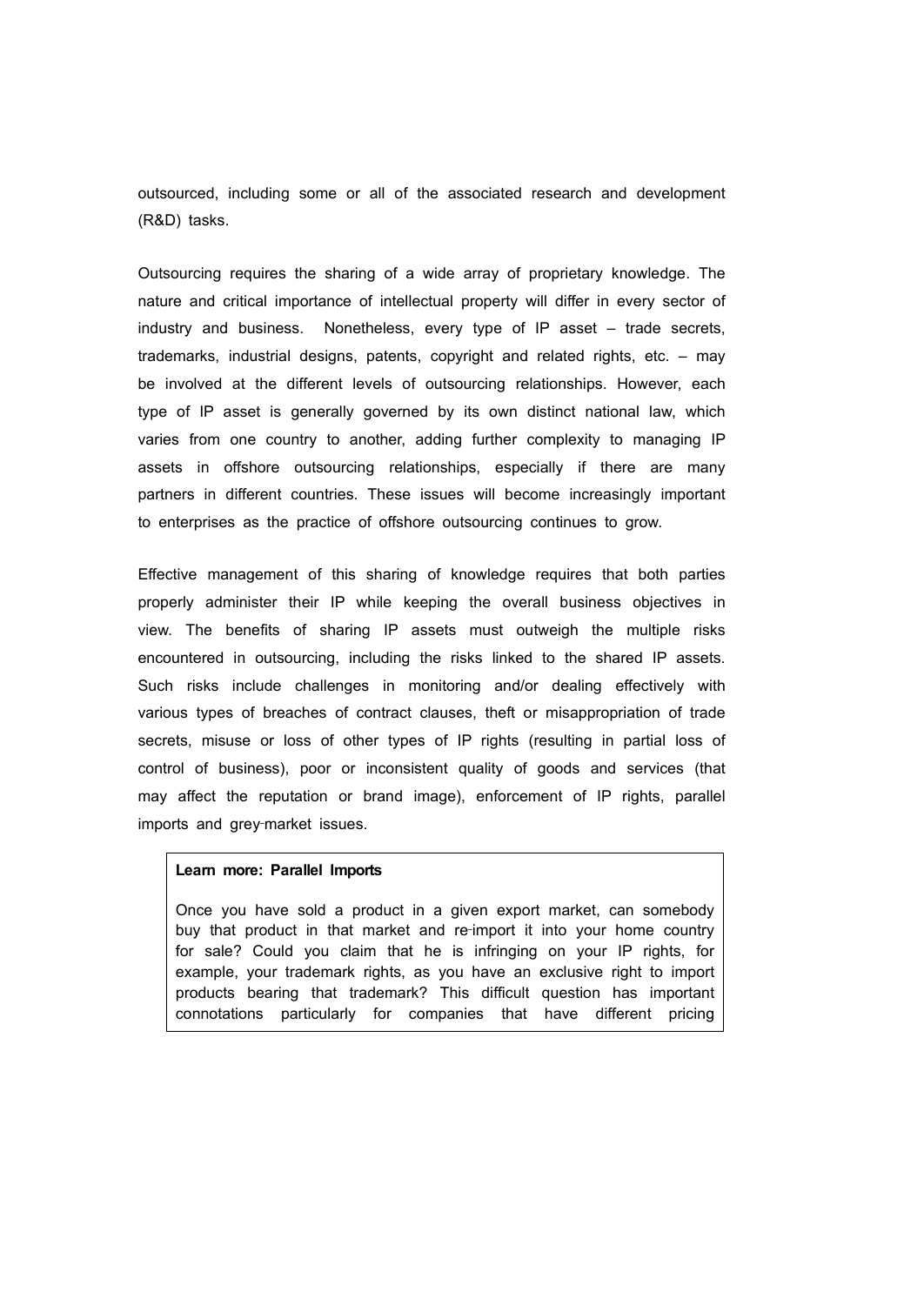strategies for different markets. It may also be a source of concern for a company that is developing its export strategy.

The answer to the above question is related to the concept of exhaustion of IP rights, and not all countries have the same policy in this area. Simply put, the principle of exhaustion of IP rights means that once a product protected by IP has been sold either by your enterprise, or with its consent, all or some of the exclusive IP rights are said to be "exhausted." This limitation on IP rights is sometimes called the "first sale doctrine", as the rights end with the first sale of the product. Unless otherwise specified by the law, subsequent acts of resale, rental, lending or other forms of commercial use by third parties can no longer be controlled or opposed by your enterprise. This principle generally applies (with some exceptions, e.g. CDs or DVDs) in most countries.

While there is a fairly broad consensus that the above principle applies in the domestic market, there is less of a consensus on whether, and to what extent, the sale or commercial exploitation of an IP protected product abroad also exhausts the IP rights over this product. This issue becomes relevant in cases of so-called "parallel importation." Parallel importation refers to the import of goods by importers who are not part of the distribution channels contractually negotiated by the manufacturer of the IP protected product. Because the manufacturer/IP owner has no contractual connection with a parallel importer, the imported goods are sometimes referred to as "grey market goods", which in fact is somewhat misleading, as the goods as such are original; only the "parallel" distribution channels are not controlled by the manufacturer/IP owner. They may be packaged or labeled differently.

1. National exhaustion

The principle of exhaustion is applied differently by different countries. Countries that apply the national exhaustion principle do not allow the IP owner to control the commercial exploitation of goods put on the domestic market by the IP owner or with his consent as long as the goods remain in the domestic market. However, the IP owner (or his authorized licensee) could still oppose the importation of original goods marketed abroad or exported from the domestic market, based on the right of importation.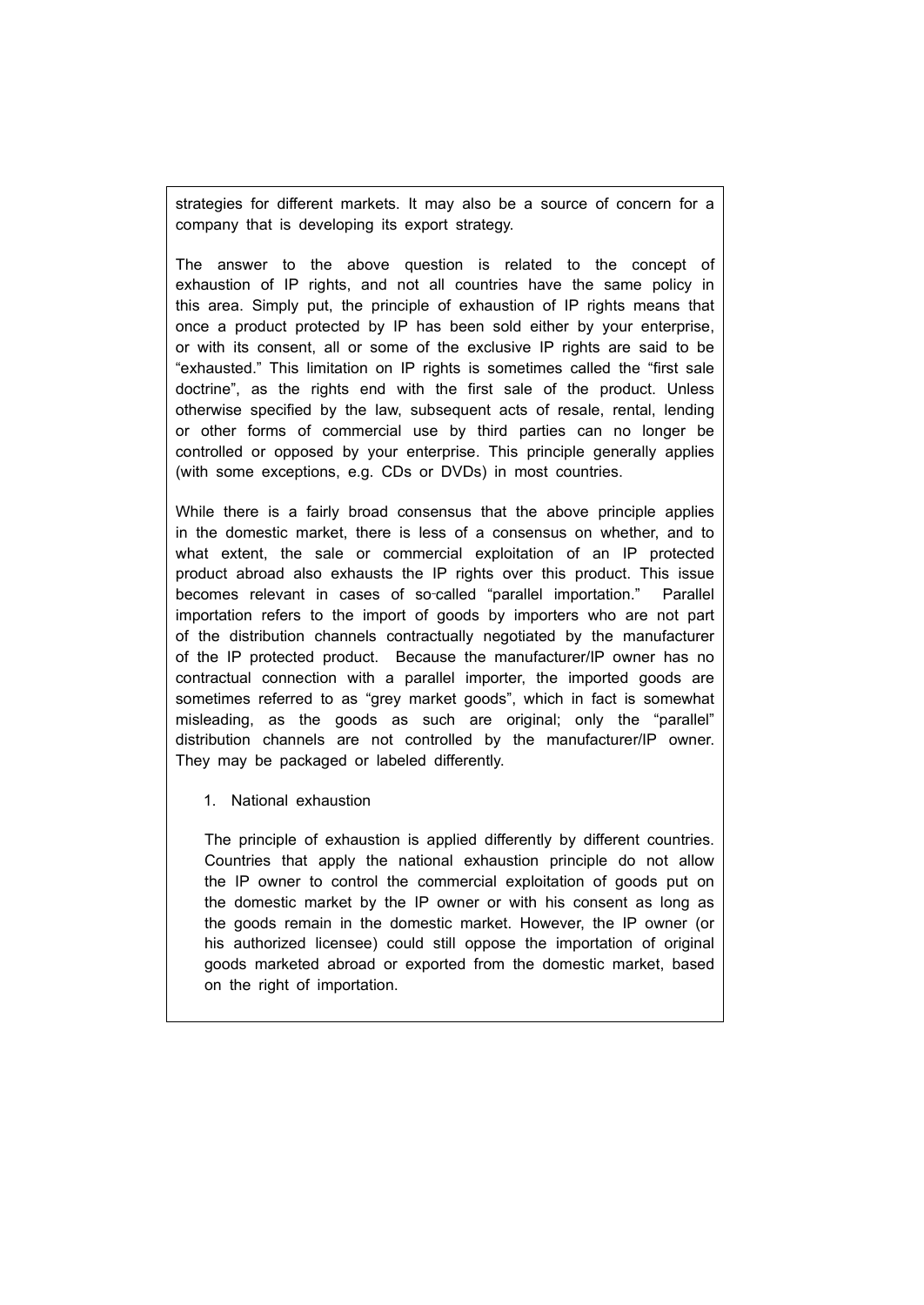#### 2. Regional exhaustion

In countries that apply a system of regional exhaustion (such as the countries of the European Union), the first sale of the IP protected product by the IP owner, or by someone else with his consent, exhausts all IP rights over the products not only domestically, but within the whole region, and parallel imports within the region can no longer be opposed based on the IP right but can be opposed at the international border of the region with countries outside the region.

3. International exhaustion

If a country applies the concept of international exhaustion, the IP rights are exhausted once the product has been sold by the IP owner or with his consent in any part of the world. National IP offices, or IP agents/attorneys, should be able to provide guidance concerning the legal provisions on exhaustion of IP rights for each type of IP right in the countries of interest to you.

#### Example

When Tesco supermarket began importing Levi´s jeans from outside the European Union and sold them in the UK, a legal battle ensued as Levi Strauss sought to stop parallel imports on the grounds that the EU applies a system of regional exhaustion of IP rights.

### **2. Critical concerns in offshore outsourcing**

#### **(1) Ownership of IP**

Ownership of IP is perhaps the first of two critical concerns in offshore outsourcing. Whether the outsourced work is expected to take place domestically or outside the enterprises' national borders, it is essential to identify, account for and clarify ownership related issues of IP assets improved or created during the relationship. There are 3 approaches to sharing ownership rights over IP, which is improved or created during an outsourcing relationship.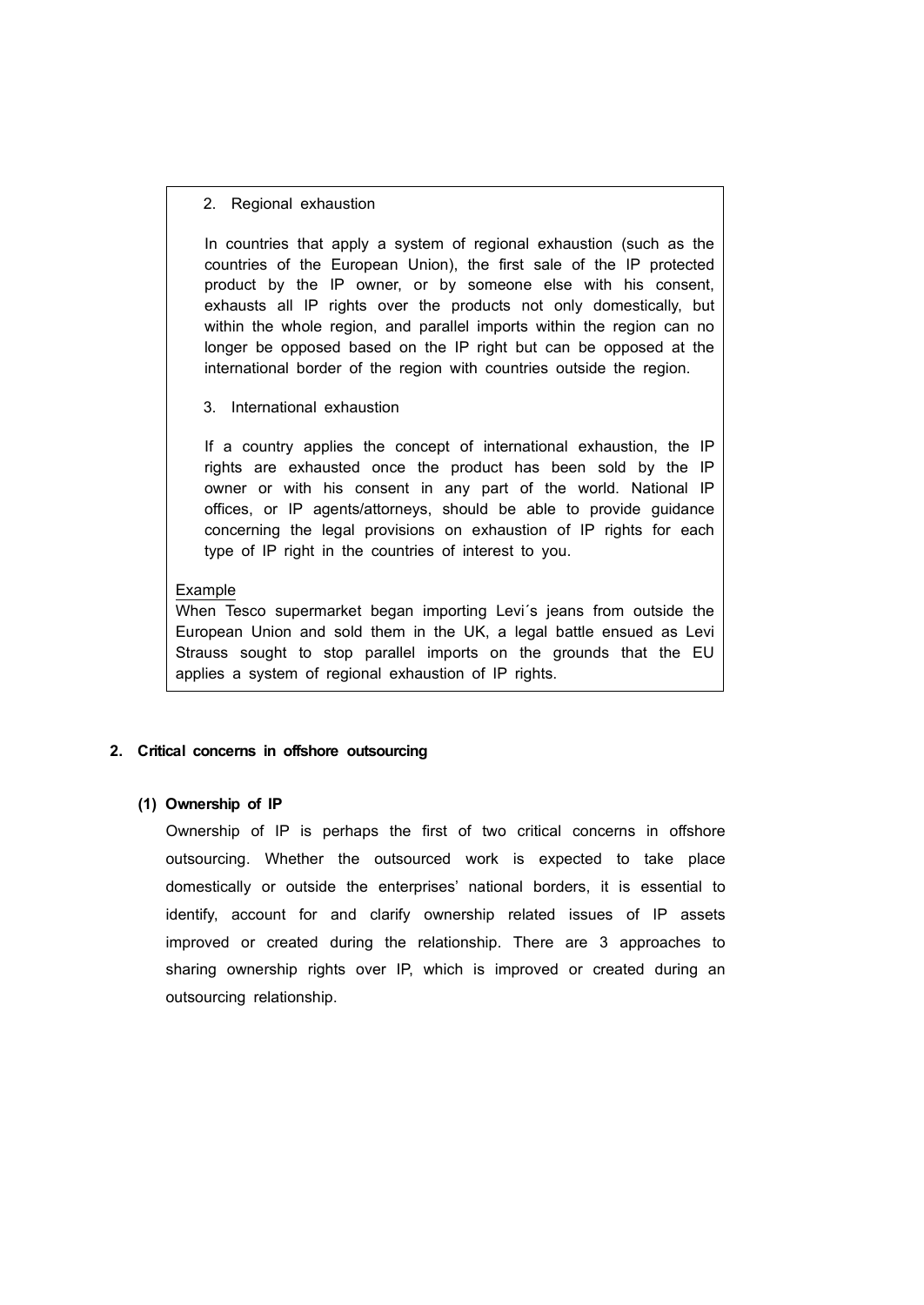a. The customer owns all IP improved or created during the outsourcing relationship. And the vendor has the possibility of using the IP through a negotiated license agreement.



b. customer takes a license through negotiations. And the vendor owns all IP improved or created during the outsourcing relationship.



c. A wide range of approaches ranging from shared IP ownership to allocation of ownership on the basis of some agreed criteria.



## **(2) The accidental disclosure of confidential information or trade secrets**

The second critical concern in outsourcing offshore is the accidental or willful disclosure of confidential information and trade secrets. In many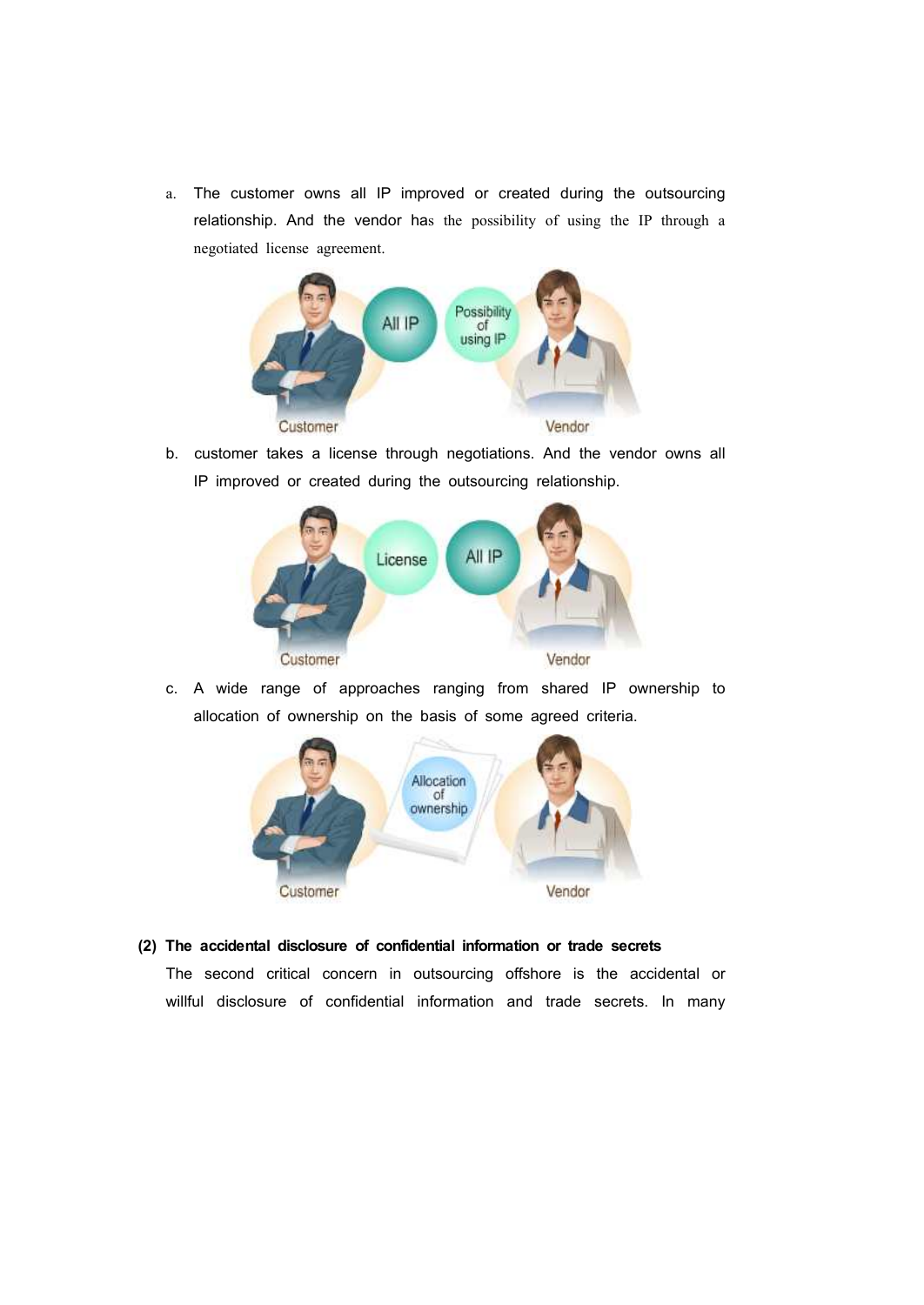countries, trade secrets are protected by an expressed or implied contract; that is, they are either not at all, or are inadequately, protected by a specific national law for the protection of trade secrets or preventing espionage. Therefore, a primary concern when outsourcing is the potential partner's ability to safeguard confidential information of commercial value against accidental, inadvertent or willful misappropriation, misuse, sabotage, loss or theft. If the partner cannot be trusted to protect trade secrets, then the risks of outsourcing offshore may far outweigh its potential benefits.

Hence, it is crucial to review the integrated security and/or IP protection program of the potential outsourcing partner. Remember that the value of a trade secret rests in the company's ability to keep relevant information confidential. Once a trade secret is made public, it enters the public domain. Invariably, it will be lost permanently and, in most instances, so will the competitive advantage linked to it.

A realistic assessment of the challenges of enforcing IP rights is also necessary before entering into an outsourcing relationship. The effectiveness of – and time and resources needed for – using the legal and administrative mechanisms for dispute resolution and enforcement of IP rights, and to deal with piracy and counterfeiting, vary a lot depending on the country and the type of IP asset involved.

## **LEARNING POINT 4: Protecting your intellectual property rights in export market**

The procedures for obtaining IP protection in different countries can vary significantly and it is important to be well-informed about the national procedures and legislation at each stage of the application process as well as when seeking to license or enforce IP rights. In addition, applications generally need to be filed in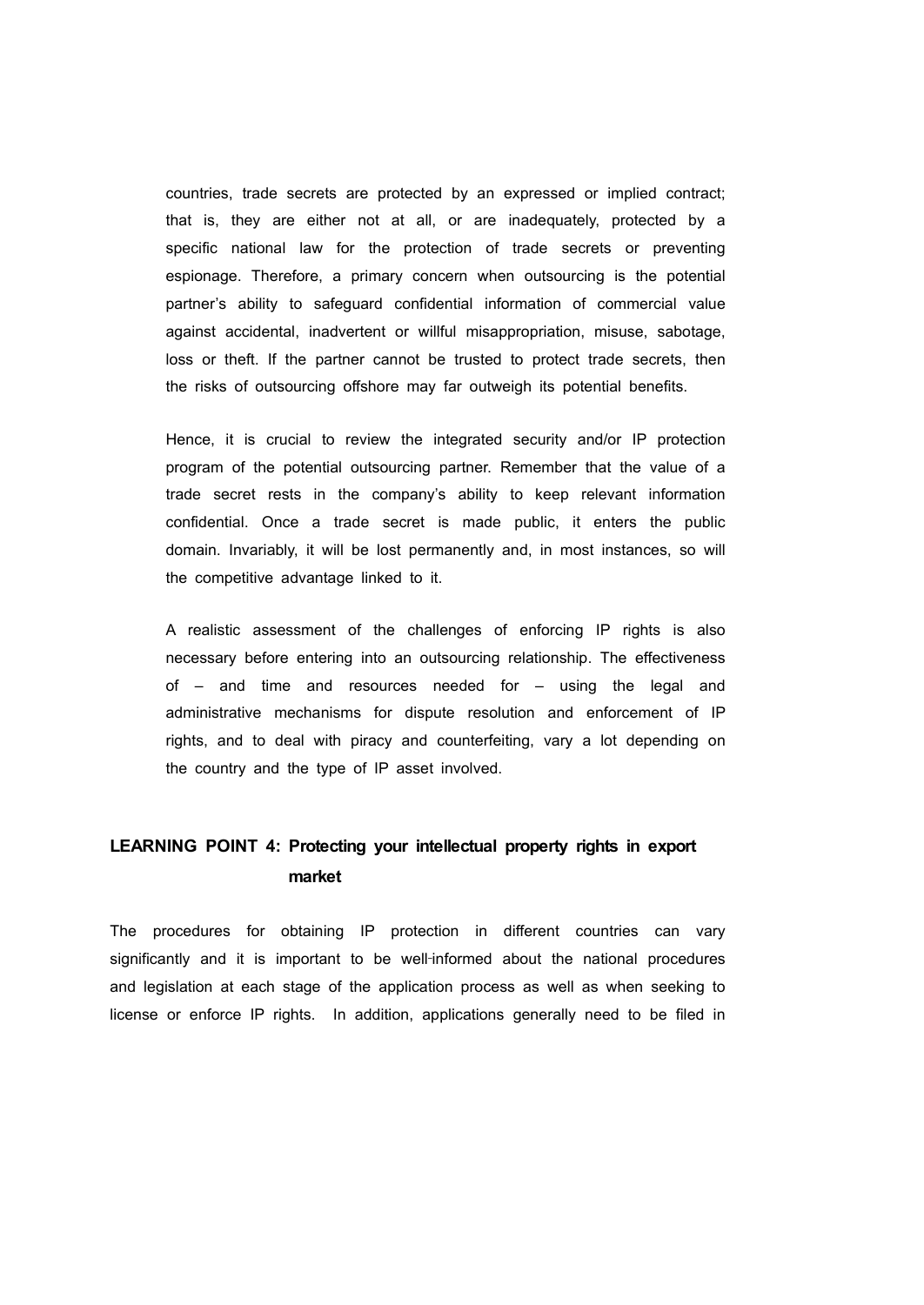the national languages and there are important costs involved in translating technical documents such as patents. Many countries require applicants to have an IP lawyer or IP agent represent them during the application process.

There are essentially three alternative procedures for applying for IP protection in other countries: the national route, the regional route and the international route.

## **1. The national route**

One option is to seek protection in individual countries separately by applying directly to national intellectual property offices. Each application may have to be translated into the national Country A language. You will be required to pay the national application fees and, particularly in the



case of patents, you may need to retain an IP agent or attorney who will assist you in making sure the application meets national requirements. Some countries will also require that you hire an IP agent to submit the application for trademarks and industrial design rights. If you are still in the phase of assessing the commercial viability of an invention or are still exploring potential export markets or licensing partners, the national route would appear to be particularly expensive and cumbersome, especially where protection is being sought in a large number of countries. In such cases, the facilities offered by the WIPO‐administered international filing and registration systems for inventions, marks and industrial designs offer a simpler and generally less expensive alternative.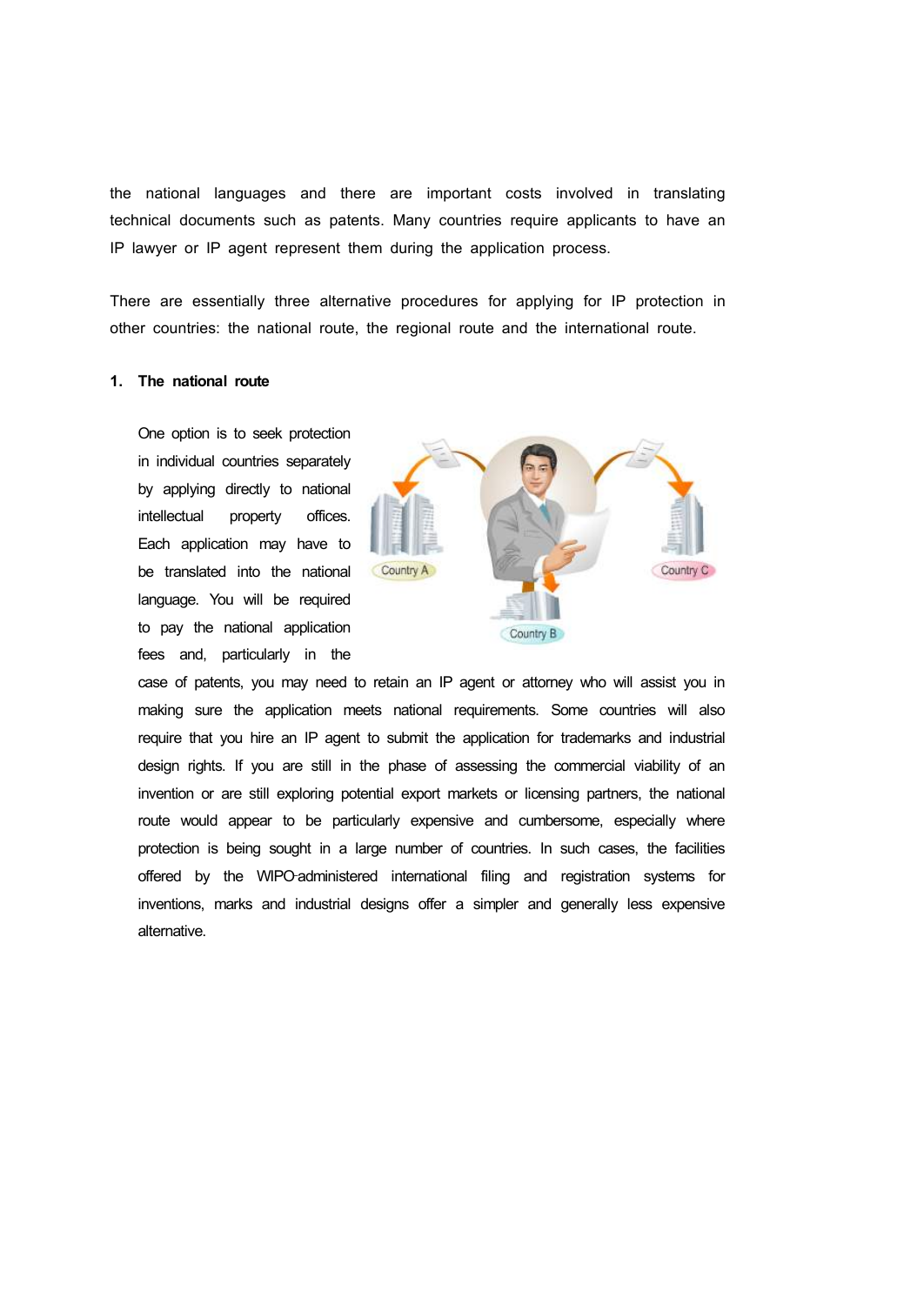### **2. The regional route**

Some countries have established regional agreements for obtaining IP protection for an entire region with a single application. The regional IP offices include:



## **(1) EPO**

European Patent Office (EPO) for patent protection in all countries that are party to the European Patent Convention, currently 32 countries. More information may be obtained at: http://www.european‐patent‐office.org

#### **(2) OHIM**

OfOHIM) for the Community Trademark and the Community Design, which grants their proprietors a uniform right valid in all Member States of the European Union by means of one procedural system: http://oami.eu.int/

## **(3) ARIPO**

African Regional Industrial Property Organization (ARIPO), the regional IP office for English‐speaking Africa for patents, utility models, trademarks and industrial designs: http://www.aripo.org

#### **(4) OAPI**

African Intellectual Property Organization (OAPI), the regional IP office for French- and Portuguese-speaking Africa for patents, utility models, geographical indications, trademarks, industrial designs and, in the future, layout-designs of integrated circuits: http://oapi.wipo.net/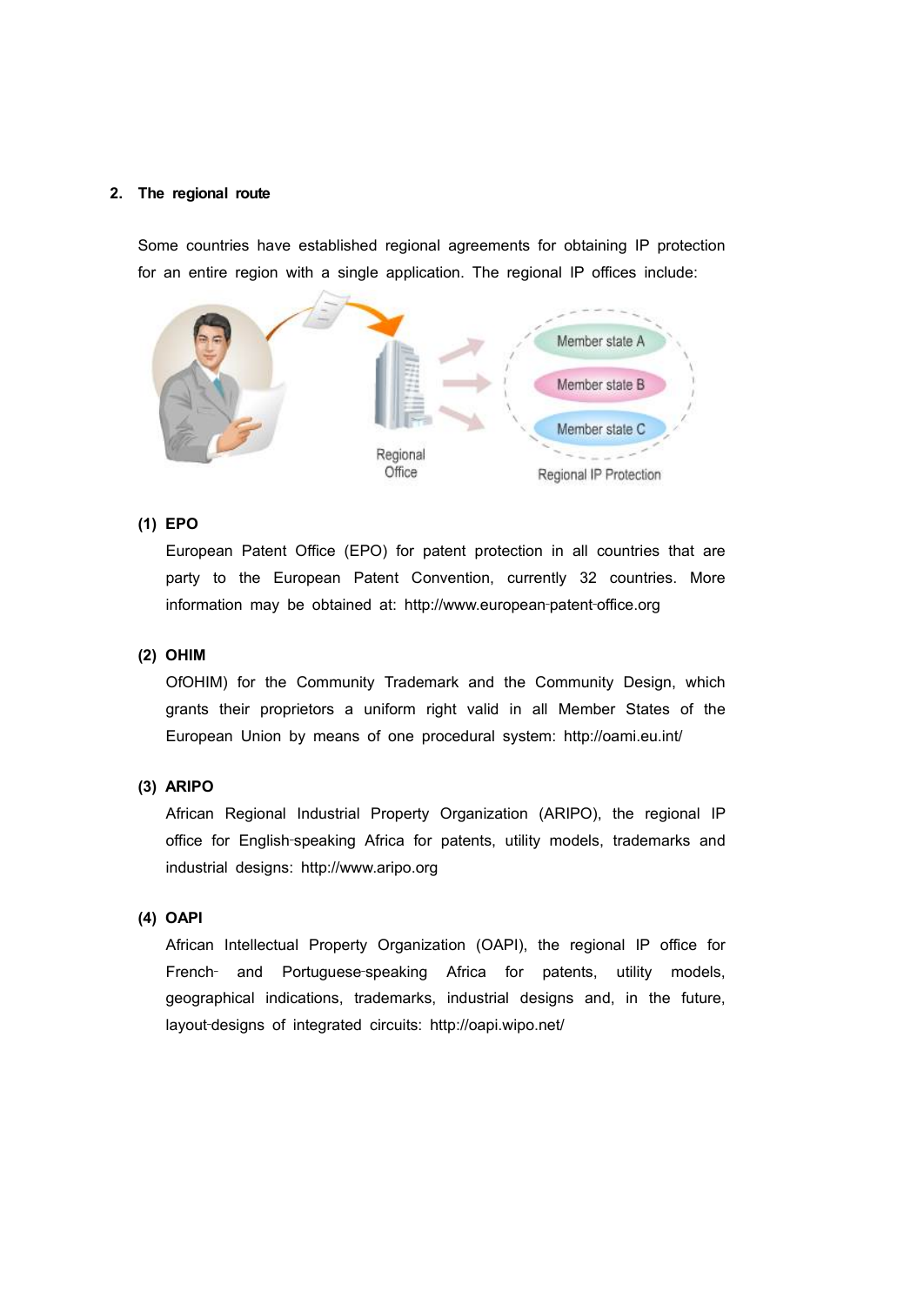## **(5) EAPO**

Eurasian Patent Office (EAPO) for patent protection in countries of the Community of Independent States: http://www.eapo.org/

## **(6) Benelux Trademark Office & Benelux Designs Office**

Benelux Trademark Office & Benelux Designs Office for trademark and industrial design protection in Belgium, the Netherlands and Luxembourg: http://www.bmb‐bbm.org/ and http://www.bbtm‐bbdm.org/

**(7) Patent Office of the Cooperation Council for the Arab States of the Gulf** 

Patent Office of the Cooperation Council for the Arab States of the Gulf for patent protection in Kuwait, Qatar, Oman, Saudi Arabia, Bahrain and the Emirates: http://www.gulf‐patent‐office.org.sa/

## **3. The international route**

The WIPO‐administered systems of international filing and registration simplify greatly the process for simultaneously seeking IP protection in a large number of countries. WIPO‐administered systems of international protection include three different mechanisms of protection for specific industrial property rights:

## **(1) The Patent Cooperation Treaty (PCT)**

A system for filing international patent applications is provided under the Patent Cooperation Treaty (or PCT) system, the worldwide system for simplified multiple filing of patent applications.

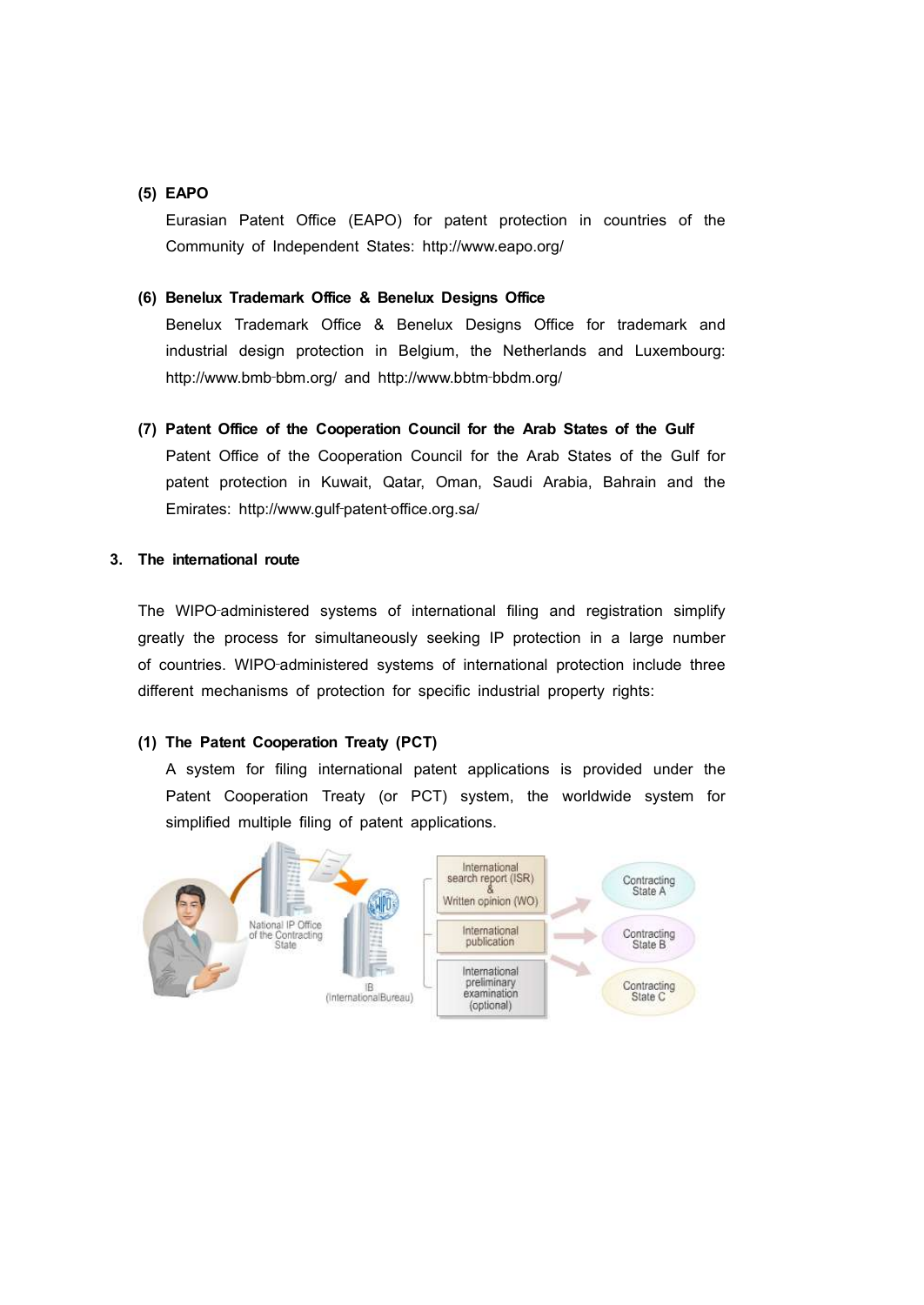The Patent Cooperation Treaty makes it possible to seek patent protection for an invention simultaneously in over 125 countries by filing an "international" patent application. Such an application may be filed by anyone who is a national or resident of a Contracting State. It may generally be filed with the national patent office of the Contracting State of which the applicant is a national or resident or, at the applicant's option, with the International Bureau of WIPO in Geneva.



## **More Reference 4**‐**1: The Priority Period**

Companies that are seeking to protect their patents and industrial designs abroad should take into consideration the priority period. What is the priority period? The priority period starts with the first time you file an application for a given invention or industrial design. For patents, the priority period is 12 months counted from the date of filing a patent application in the first or home country. During those 12 months, if you file for protection for the same invention in foreign countries your application in those countries will be deemed to have been submitted on the priority date. Thus, your application will have priority over other applications for the same invention filed by others after the priority date. It is advisable for applicants to file their patent applications in all countries of interest during the priority period. The priority period for industrial designs is 6 months.

After the expiration of the priority period and until the patent application is first published by the patent office (generally 18 months after the priority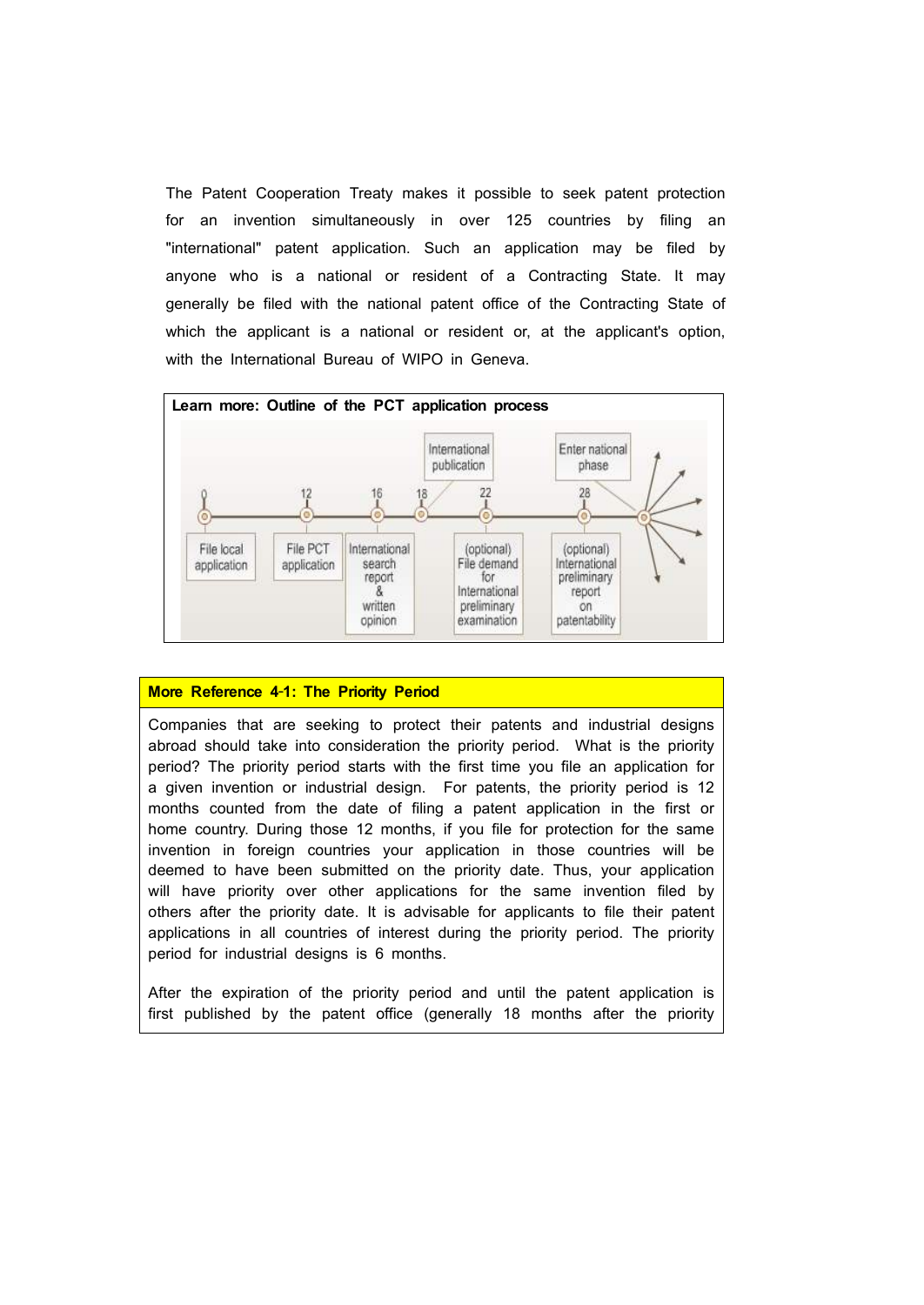date), applicants can still apply for protection in other countries but they cannot claim priority of the earlier application. Of course, this can only be done if the applicant has not disclosed his invention by any other means, as once the invention has been disclosed it would no longer meet the novelty requirement.

## **More Reference 4**‐**2: Advantages of the PCT**

- 1. 18 additional months
	- The PCT provides at least 18 additional months on top of the 12-month priority period, in which applicants can explore the commercial potential of their product in various countries and decide where to seek patent protection. By submitting an international patent application, payment of the national fees and translation costs associated with national applications is thus delayed. The PCT is widely used by applicants to keep their options open for as long as possible, thus postponing the decision on which countries to seek protection.
- 2. International Search Report and Written Opinion of the International Searching Authority. PCT applicants receive valuable information about the potential patentability of their invention in the form of the PCT International Search Report and the Written Opinion of the International Searching Authority. These documents provide PCT applicants with a strong basis on which they can make their decisions about whether and where to

pursue patent protection. The International Search Report contains a list of prior art documents from all over the world, which have been identified as relevant to the invention. The Written Opinion of the International Searching Authority analyzes the potential patentability in light of the results of the International Search Report.

3. Reduction in the initial transaction costs:

A single PCT application, in one language and with one set of fees, has legal effect in all PCT member countries. This effect significantly reduces the initial transaction costs of submitting separate applications to each patent office.

The PCT may also be used to file applications under some of the regional patent systems, such as the African Regional Industrial Property Organization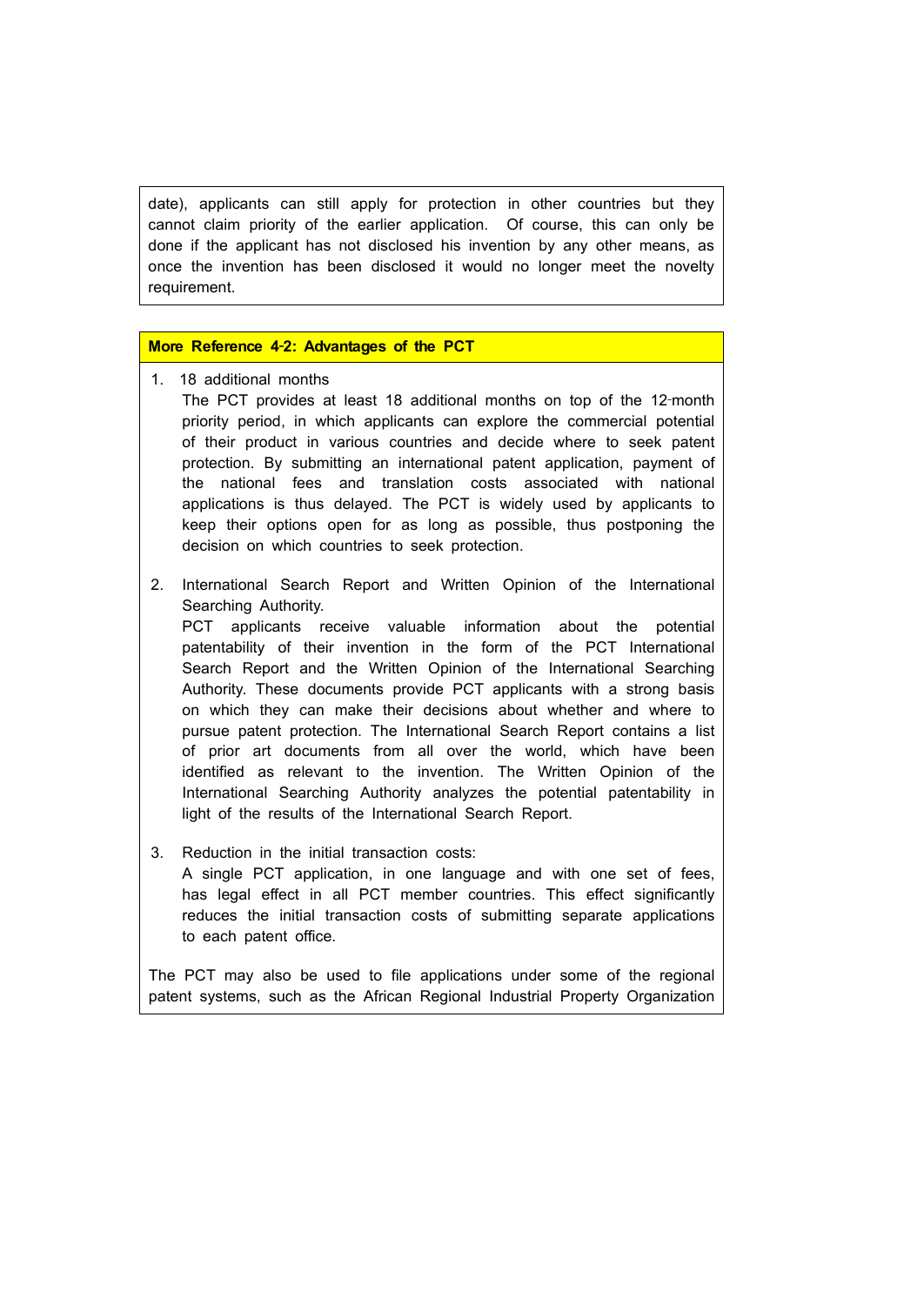or the European Patent Office. This enables applicants to combine the regional route and the international route. Guidance on how to submit an international application under the PCT can be obtained from your national patent office and at: www.wipo.int/pct

#### Example

An example of a company using the PCT to expand its international business is available at: http://www.wipo.int/sme/en/case\_studies/enviroscrub.htm

#### **(2) The Madrid system**

The Madrid system for the International Registration of marks offers a trademark owner the possibility to have his trademark protected in several countries by simply filing one application directly with his own national or regional trademark office. An international mark so registered is equivalent to an application or a registration of the same mark effected directly in each of the countries designated by the applicant. If the trademark office of a designated country does not refuse protection within a specified period, the protection of the mark is the same as if it had been registered by that Office.

The Madrid system also simplifies greatly the subsequent management of the mark, since it is possible to record subsequent changes or to renew the registration through a single procedural step. Further countries may be designated subsequently.

Before a mark can be the subject of an international application, it must already have been registered, or registration must have been applied for, for the same goods or services with the trademark registration office of a country. This office is referred to as the *Office of origin*. For the first five years, the international registration is dependent on the application or registration with the Office of origin (the "basic application" or "basic registration"). After the end of the five-year period, the international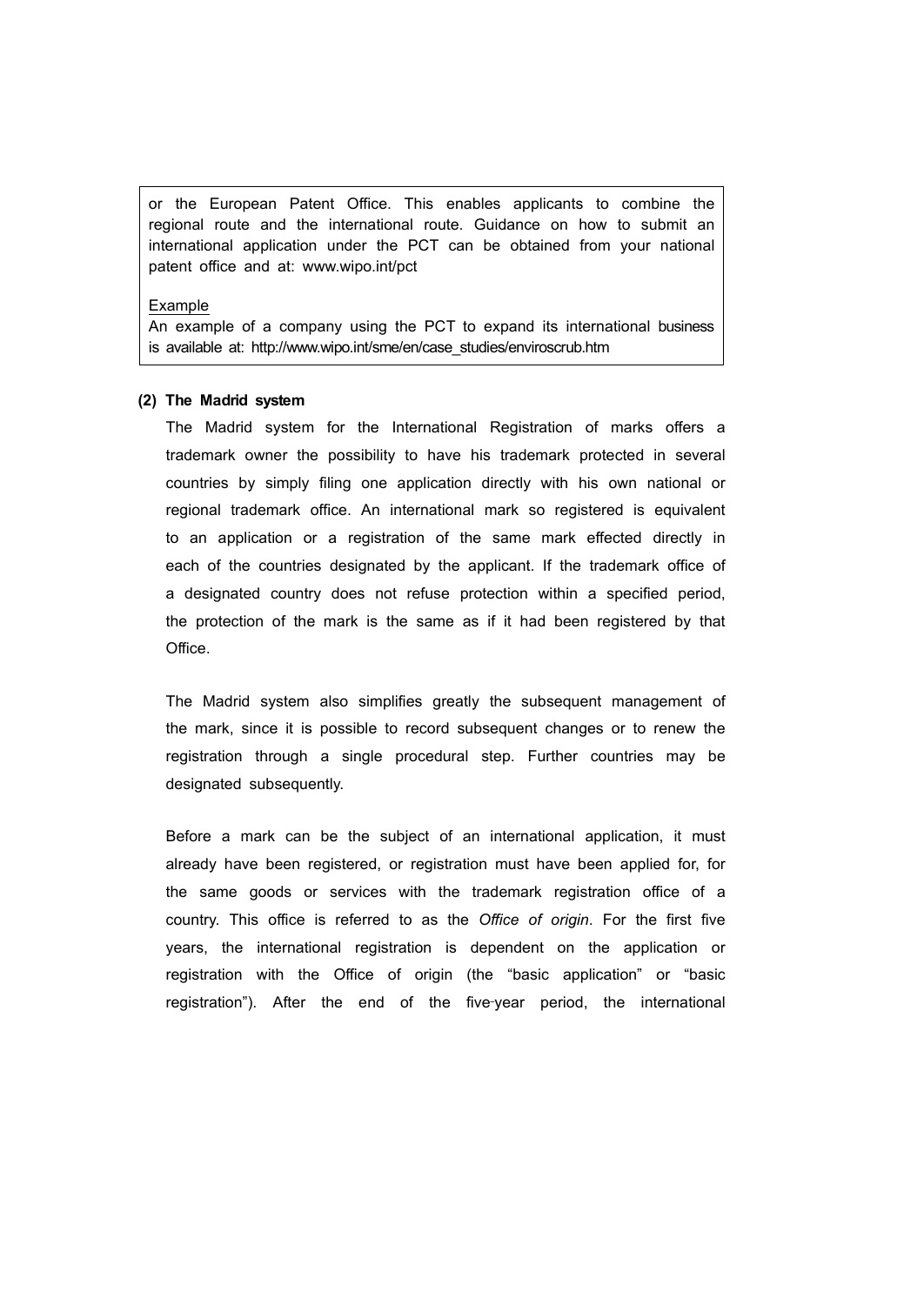registration becomes independent of the basic application or basic registration.

In principle, an international application may be filed in English, French or Spanish but the Office of origin may however restrict the applicant's choice to only one of these languages. An international registration lasts for ten years. It may be renewed for further periods of ten years, simply by paying the requisite fees to WIPO. There are currently 80 members of the Madrid system as of January 2007.

#### **More Reference 4**‐**3: Advantages of the Madrid System**

The advantages of the Madrid System relate to its simplicity, flexibility and economy. For companies operating in more than one country, it may mean significant economies for registering and maintaining a registration. In more specific terms, the main advantages may be summarized as follows:

- 1. At the application stage:
	- (1) a single application is submitted instead of many applications;
	- (2) it is submitted in one language only;
	- (3) it is filed with the trademark office of the home country, without needing to go to foreign countries to file the application;
	- (4) it enables applicants to register in several countries and the registration has the same effect or legal validity as if it had been registered using the national route;
	- (5) applicants would only need to engage a foreign trademark attorney or agent if the trademark is refused by the office of a designated country.
- 2. At the post-registration stage:
	- (1) applicants have a guarantee that if a national office does not present grounds for refusal within a given time period (generally 12 months, but in some cases 18 months or more) the mark will be considered as registered in the designated countries;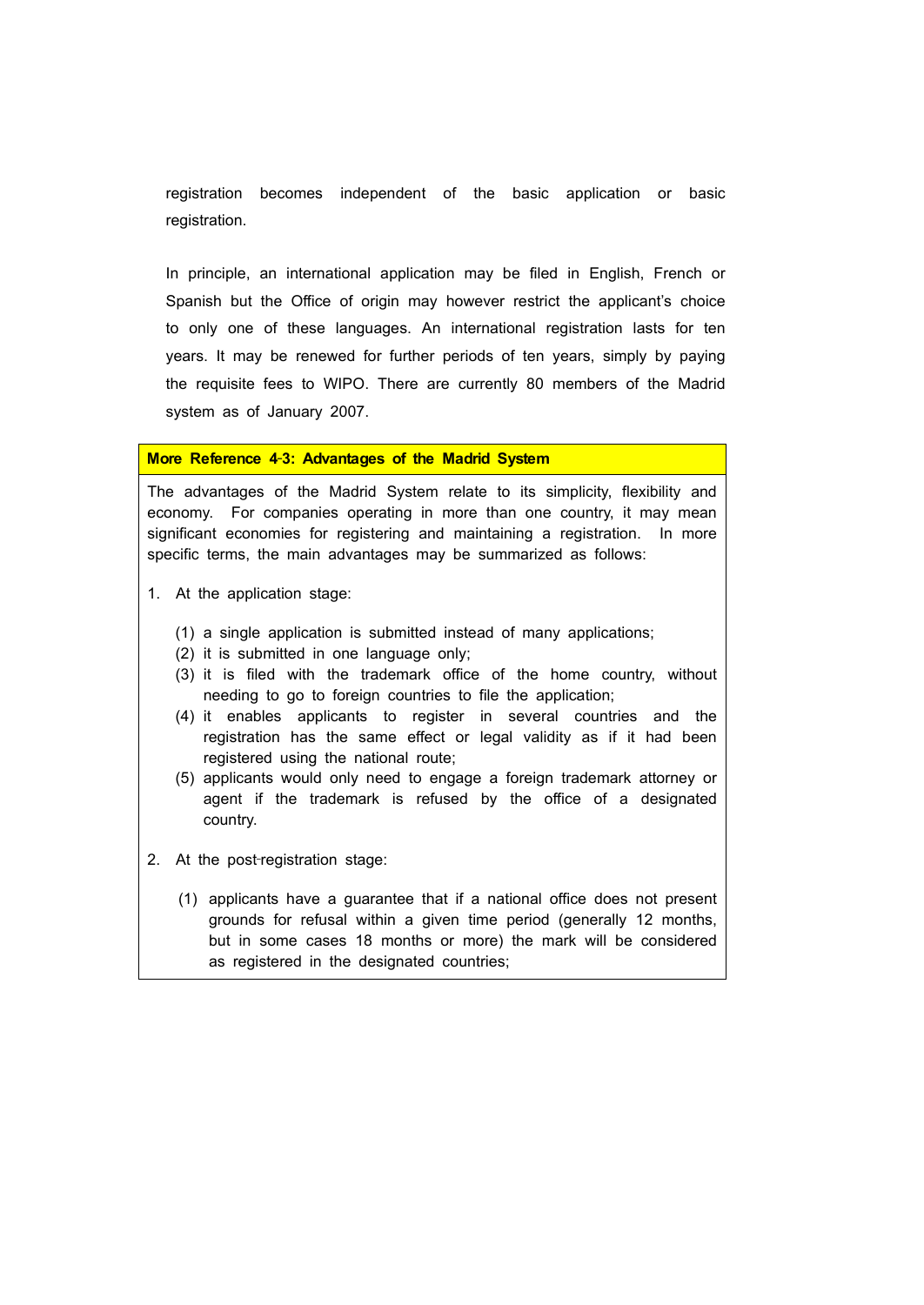- (2) applicants have the possibility of designating other countries after registration, in case an applicant initiates export operations in a new market;
- (3) easy handling of operations;
- (4) changes to the application (transfers, changes of name or address, etc.) can be recorded through a single request and a single set of fees;
- (5) renewals can be done by submitting a single request instead of having to renew the trademark at each national office.

For more information on the Madrid System, see: http://www.wipo.int/madrid/en/

#### Example

An example of a company using the Madrid system to register its trademarks abroad is available at: http://www.wipo.int/sme/en/case studies/saigon cosmetics.htm.

#### **(3) The Hague Agreement**

The system for the international registration of industrial designs gives the owner of an industrial design the possibility to have his design protected in several countries by simply filing one application with the International Bureau of WIPO, in one language, with one set of fees in one currency (Swiss Francs).

An international registration produces the same effects in each of the designated countries as if the design had been registered there directly unless protection is refused by the competent Office of that country.

The Hague system simplifies greatly also the subsequent management of the industrial design, since it is possible to record subsequent changes or to renew the registration through a simple single procedural step with the International Bureau of WIPO. Currently, 47 countries as of April 2007 are members of the Hague Agreement. For more information, see: http://www.wipo.int/hague/en/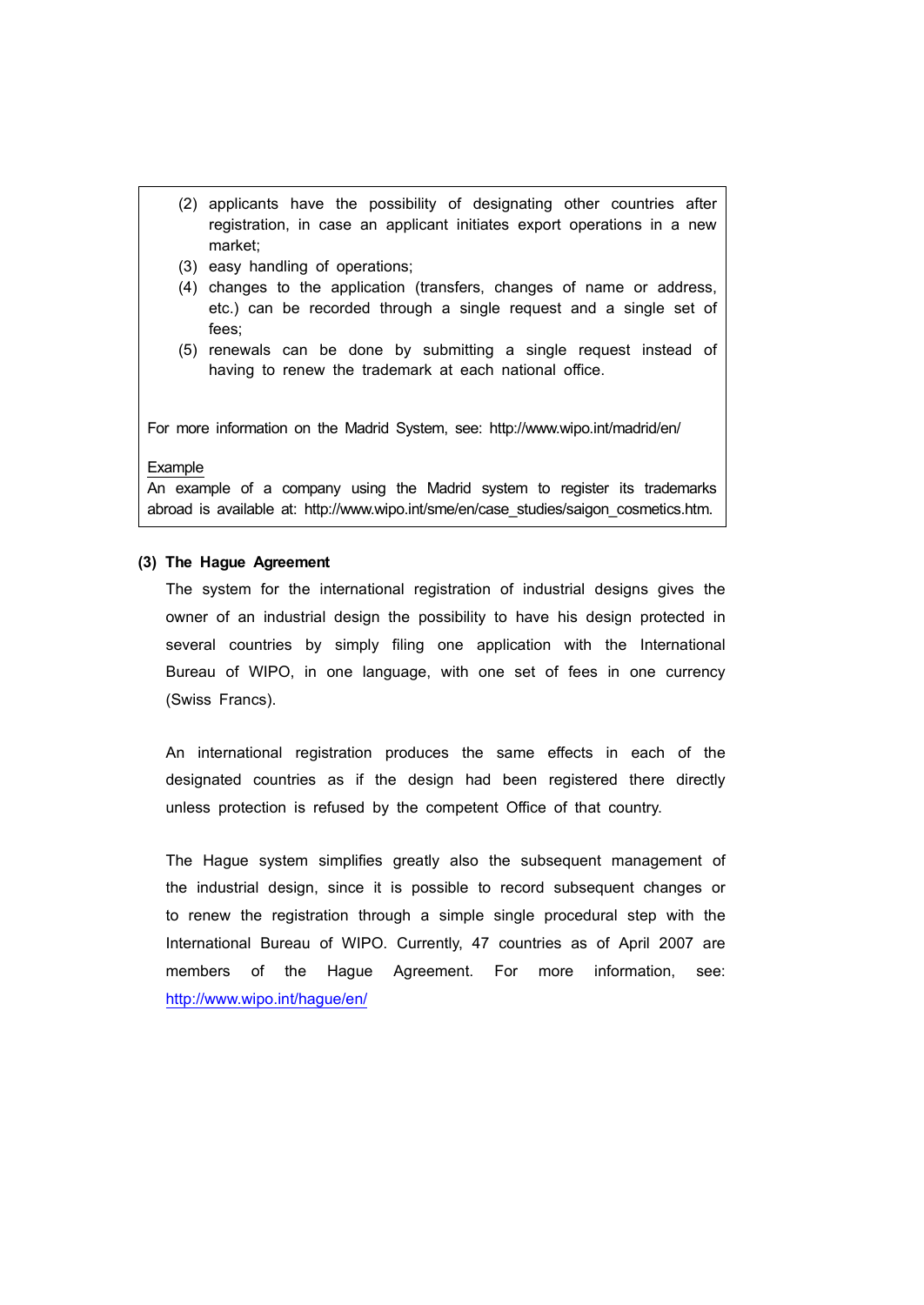## **QUIZ**

#### **Q1. Identify the incorrect statement:**

- 1) A legal protection in the home country of IP rights also protects the IP in the overseas market.
- 2) Without IP protection it may be difficult or impossible to stop imitators abroad.
- 3) Exporters may have problems in international fairs and exhibitions if they display their products before getting protection through the IP system.
- 4) IP rights help firms to establish partnerships with others firms for the production, marketing, distribution or delivery of goods and services in foreign markets.

#### Answer : 1)

IP protection is limited to the territory in which it was obtained. As such, there is no automatic protection in other countries except in the case of copyright and related rights where IP rights will be available in all countries members of the Berne Convention.

#### **Q2. Identify the incorrect statement:**

- 1) If you have a license to use certain IP rights you can also export the product to which those IP rights have been used or applied.
- 2) Undertake a trademark and patent search in the relevant export market.
- 3) Disclose information to potential partners on the basis of a confidentiality agreement and consult the national or regional patent database that may be available on-line.
- 4) Check the deadlines for filing IP applications.